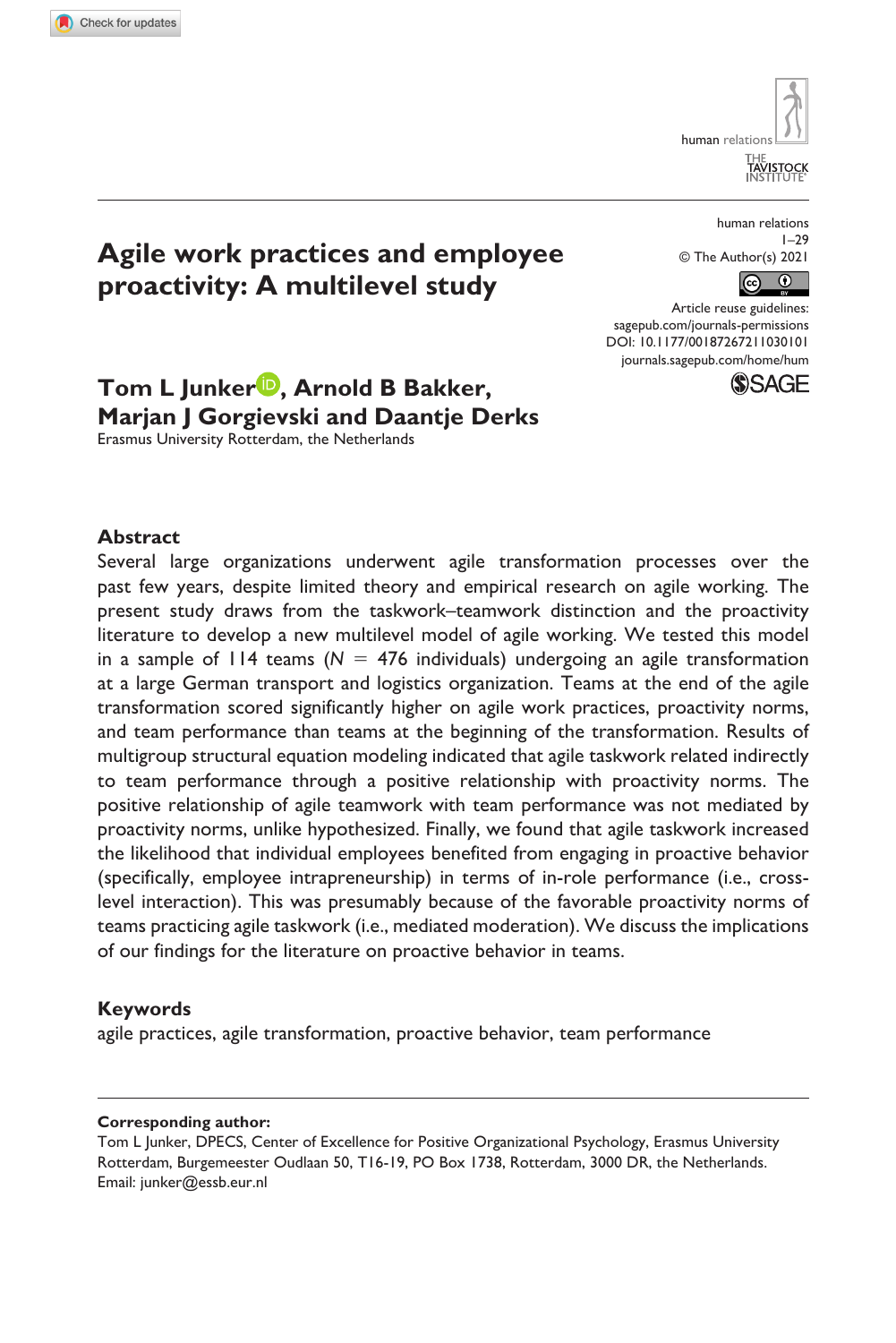Several large organizations such as the Finnish consumer electronics company Nokia (Laanti et al., 2011) and the US-based online retailer Zappos (Bernstein et al., 2016) have spent considerable financial resources in undergoing agile transformation processes. The central aim of an agile transformation is to adopt agile ways of working (Rigby et al., 2020), which entails that employees work in teams rather than hierarchically supervised departments (Tripp et al., 2016). Agile working further entails employees performing their tasks in a self-starting and future-oriented way (Grass et al., 2020), which is also known as proactivity (Parker et al., 2019).

Despite the popularity in organizations, we currently lack a theoretical framework on agile working that integrates this emerging concept with the literature on work teams (Mathieu et al., 2019) and employee proactivity (Parker et al., 2019). Until now, studies that have linked agile working to theories on management and organizational behavior primarily made use of qualitative (Grass et al., 2020) and single-level designs (Tripp et al., 2016). Yet, agile working is inherently multilevel because it entails phenomena at the team level (e.g., agile practices) and at the individual level (e.g., proactive behavior). Therefore, the present study aims to develop and test an integrative multilevel model (see Figure 1) to provide insights regarding how agile working shapes the behaviors and performance of teams and individuals.

Before developing our model, we introduce the concept of *agile work practices*, which we predicate on the team literature (Fisher, 2014; Marks et al., 2001). Agile work practices are proposed to be a set of activities that can be used by almost any type of team to structure *taskwork* and *teamwork* in an agile way. This concept is introduced to account for recent developments in organizations, where agile practices are no longer only applied in software development teams, but also in HR, marketing, and other types of teams (Cappelli and Tavis, 2018). Moreover, the agile work practices concept is not tied to a specific agile method such as Scrum (Schwaber and Sutherland, 2017), Kanban (Anderson, 2010), or Design Thinking (Plattner et al., 2012). In other words, we propose that agile work practices can also be implicitly used by various teams, without adhering to the guidelines or "rules" of a specific agile method.

We aim to make three contributions to the broader literature on teams and employee proactivity. Firstly, we introduce the concept of agile work practices to empirically study agile working across different team contexts. Secondly, we develop and test a multilevel model of proactivity and performance in agile teams. This model delineates how agile work practices generate proactivity norms in teams, which facilitate the effectiveness of employees' proactive behaviors. Finally, we explore the role of different proactive behaviors—job crafting and intrapreneurship—that employees may use to enhance their own job performance when working in agile teams. Our findings have implications for organizations aiming to become agile.

# **Theory and hypotheses**

### *Agile work practices and the taskwork–teamwork distinction*

The present study focuses on the most frequently used agile practices as reported in large-scale industry surveys among agile practitioners (VersionOne, 2018). These surveys include respondents from a wide range of organizations that have adopted agile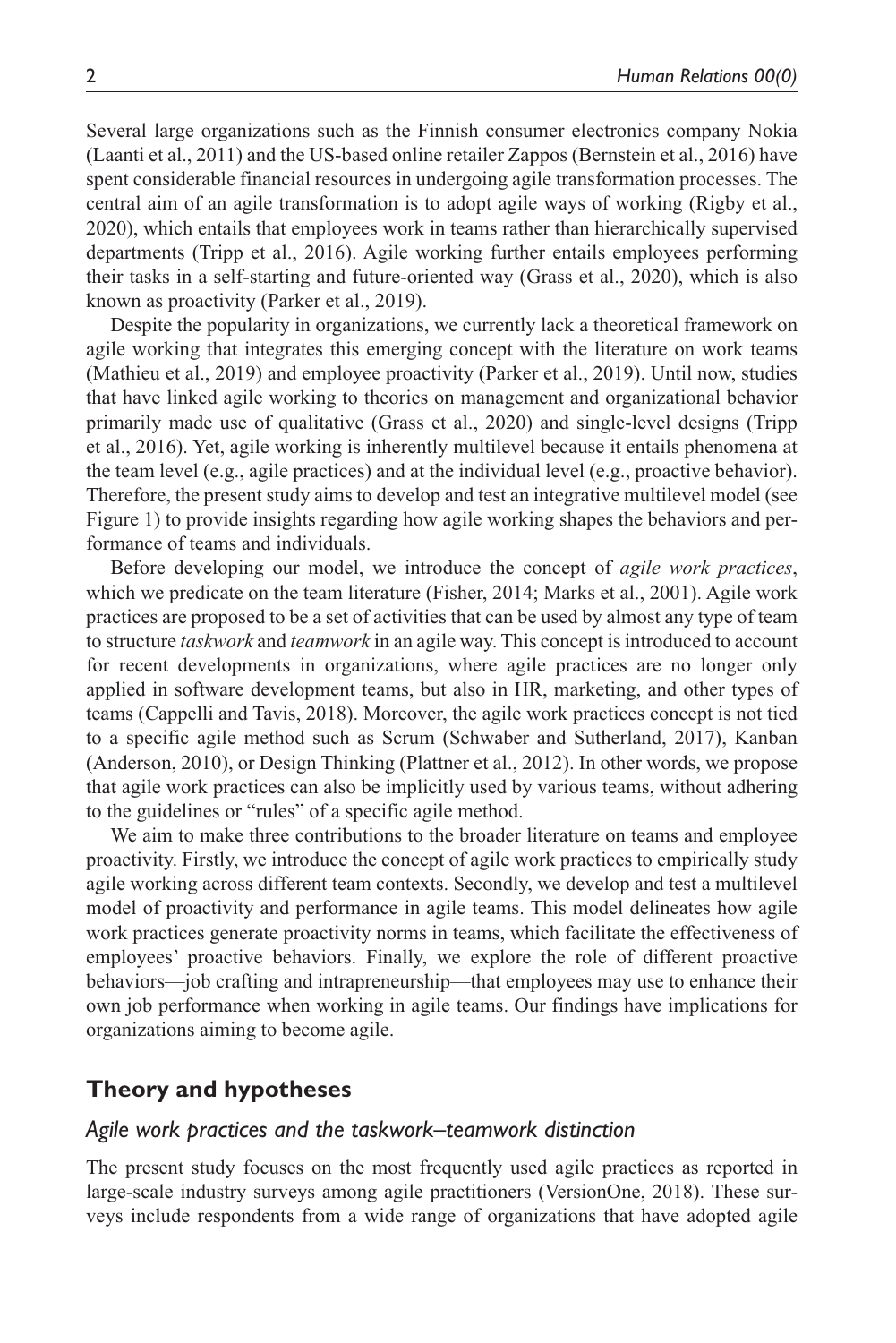

### **Figure 1.** Multilevel model of agile working.

We propose that agile working is best seen as a multilevel construct (i.e., the grey box), with agile work practices (i.e., agile taskwork and agile teamwork) as the team-level manifestation of agile working and proactive behavior as the individual-level enactment of agile working.

ways of working and are annually conducted by VersionOne, a large US-based software development organization. Tripp and Armstrong (2018) analyzed the 2011 wave of this survey based on a sample of 2304 agile practitioners consisting mostly of project managers, trainers, and consultants. Together with three expert raters, Tripp and Armstrong categorized the reported agile practices into (a) software-development practices and (b) project- or team-focused practices. Here, we focus on the latter and refer to them as *agile work practices* because they can presumably be used by almost any type of team, beyond the software development context.

As noted by Niederman et al. (2018), the agile literature is often criticized for lacking a solid theoretical basis. Given that agile work practices are typically implemented in teams, we propose a conceptualization of these practices that builds on the established taskwork– teamwork distinction from the literature on work teams (Fisher, 2014; Marks et al., 2001). Accordingly, we define agile work practices as a bundle of instructions that enable teams to organize (a) taskwork activities and (b) teamwork activities in ways that align with the values of the agile manifesto (i.e., personal interactions over fixed processes, output over documentation, collaboration over contracts, flexibility over following plans; see Beck et al., 2001). Next, we further define the two sub-dimensions of agile work practices and introduce specific practices as reflective indicators of each dimension.

*Agile taskwork.* Agile taskwork addresses the goal- and task-specific performance requirements in the team (see Marks et al., 2001), and is reflected in practices such as *iterative development* and *sprints*. Iterative development is an approach to delivering work outputs in repeated cycles (i.e., iterations) and smaller portions (i.e., increments). Instead of specifying the details of the final work output upfront, agile teams experiment with different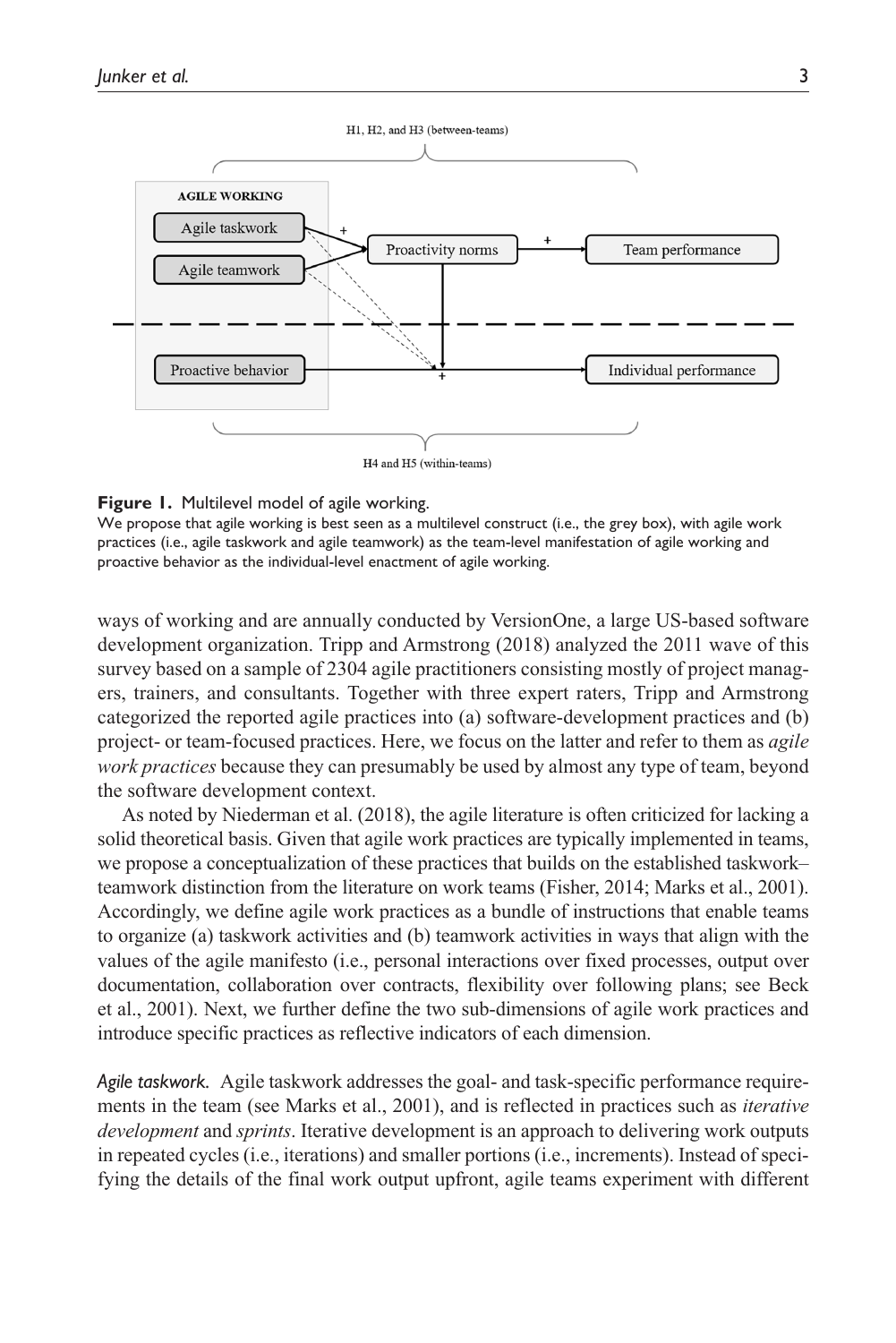ideas and often start with developing prototypes (Nguyen-Duc et al., 2017). These prototypes are rapidly refined throughout each iteration, so that by the end of an iteration the team can deliver a potentially working increment of a product (e.g., a new feature of an app). Iterative development is closely linked to the logic of effectuation (Sarasvathy, 2001) because it entails that products/services arise organically through experimentation and adaptation, rather than through following pre-specified long-term plans. Agile teams typically specify the tasks that are performed within an iteration in time intervals of less than 1 month, which is often referred to as a "sprint" (Schwaber and Sutherland, 2017). By planning the work in sprints, the team reduces the risk of unnecessary resource allocation, and remains flexible in case requirements change (So, 2010). Sprints may work on the principles of goal-setting theory (Locke and Latham, 2019), as this practice implies that tasks are approached by following short-term and attainable goals.

*Agile teamwork.* Agile teamwork addresses the interaction and role requirements in the team (see Marks et al., 2001), and is reflected in practices such as *stand-up meetings* and *retrospective meetings*. Stand-up meetings are short daily meetings, during which team members usually stand together in a circle to inform each other of the progress of their work and their goals for the day (Stray et al., 2020). According to agile practitioners, the duration of this meeting should be limited to 15 minutes, in order to keep the meeting focused on the main developments in the team (So, 2010). Stand-up meetings can be seen as a form of team monitoring (Rapp et al., 2014) that happens in a formal setting on a daily basis. At the end of an iteration, agile teams usually hold a more elaborate meeting—the so-called "retrospective meeting" (Andriyani et al., 2017). The purpose of this meeting is to discuss ways for improving team performance and to address team dynamics (e.g., conflicts, role ambiguity, etc.). Hence, retrospective meetings can be seen as a structured way to enable team reflexivity, which refers to a "team's joint and overt exploration of work-related issues" (Schippers et al., 2007: 191).

# *Agile work practices and team self-management*

Qualitative studies have characterized agile teams as self-managing (Moe et al., 2010), which means that their members tend to have more control over their work methods and take responsibility for a broader variety of tasks than members of hierarchically supervised teams (Manz, 1992). What makes agile teams different from other teams is the extent to which they make use of agile work practices for coordinating team members' activities. Hence, team agility is best viewed as a continuous variable, as any team might use agile work practices to a certain extent—independent of whether this happens explicitly (e.g., owing to the team's use of the Scrum method; Schwaber and Sutherland, 2017) or implicitly (e.g., owing to the way the team has organized itself organically). Moreover, it is possible that certain agile work practices can also be implemented in hierarchically supervised teams. For instance, leaders—rather than team members—may formulate the specific goals for a sprint (i.e., agile taskwork), and use stand-up meetings (i.e., agile teamwork) to assign work tasks. Thus, whether an agile team is self-managing or hierarchically supervised may depend on how agile work practices are enacted in the given context (see Daniels, 2006).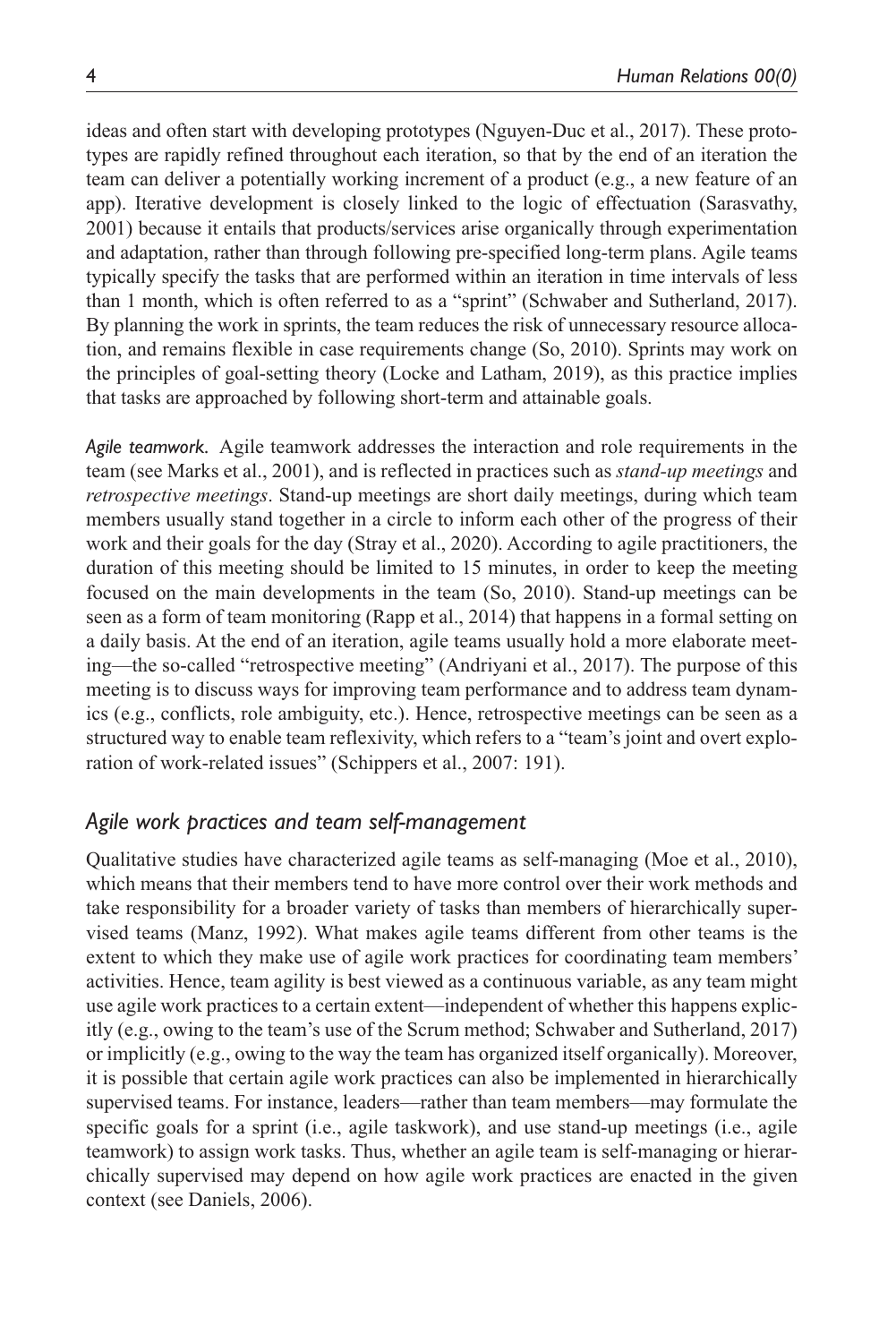### *A model of proactivity and performance in agile teams*

One of the main aims of agile work practices is to enable team members to engage in self-starting and future-oriented behaviors (Grass et al., 2020; Rigby et al., 2020). With the model presented in Figure 1, we want to explain how agile work practices could help to establish a context that is conducive to these positive work behaviors, which subsequently influences performance at the team level and the individual level (Griffin et al., 2007). Our central proposition is that agile taskwork and agile teamwork contribute to the emergence of shared proactivity norms in teams. Favorable proactivity norms, in turn, relate positively to team performance (i.e., mediation) and enhance the effectiveness of individual team members' proactive behaviors (i.e., cross-level mediated moderation). Proactivity norms indicate the extent to which the team encourages self-starting and future-oriented behaviors, similar to the concept of team climate for proactivity (Cai et al., 2019). In the following, we integrate the proactive motivation model (Parker et al., 2010) with a social influence perspective (Barker, 1993; Ehrhart and Naumann, 2004; Salancik and Pfeffer, 1978) to explain how agile work practices contribute to the emergence of proactivity norms in teams.

### *Agile work practices and proactivity*

The proactive motivation model (Parker et al., 2010) states that contextual variables, such as agile work practices, shape proactive behaviors via three motivational states, namely (a) can-do motivation (e.g., self-efficacy), (b) reason-to motivation (e.g., felt responsibility for change), and (c) energized-to motivation (e.g., positive affect). Although this model has primarily been used in individual-level research, a recent review by Cai et al. (2019) suggests that the three motivational states may also exist as shared team-level phenomena.

A team with high levels of can-do motivation feels a shared sense of confidence to engage in a broader variety of different tasks, and regards proactive behavior as a feasible way to approach goals. Can-do motivation may primarily come from agile taskwork, as agility implies that the team is working on tasks that allow for using different skills, such as planning work activities for the next sprint (Liu et al., 2019) and interacting directly with customers to obtain feedback on prototypes (Nguyen-Duc et al., 2017). Moreover, agile taskwork grants team members the autonomy needed to initiate changes in tasks and procedures (Tripp et al., 2016), which has been linked to proactivity via cando motivators (Parker et al., 2010).

A team with high levels of reason-to motivation collectively feels responsible for the work and values proactive behavior. Reason-to motivation may primarily come from agile teamwork in the sense that stand-up and retrospective meetings increase team members' feelings of responsibility by holding them accountable for their work outputs (Andriyani et al., 2017; Stray et al., 2020). In addition, agile teamwork provides regular opportunities for obtaining feedback on one's task performance (Tripp et al., 2016) and thereby may give a reason to engage in proactive behaviors (see Wang et al., 2018).

Finally, a team with high levels of energized-to motivation experiences positive affect and collectively feels enthusiastic about work. Perceptions of agile work practices have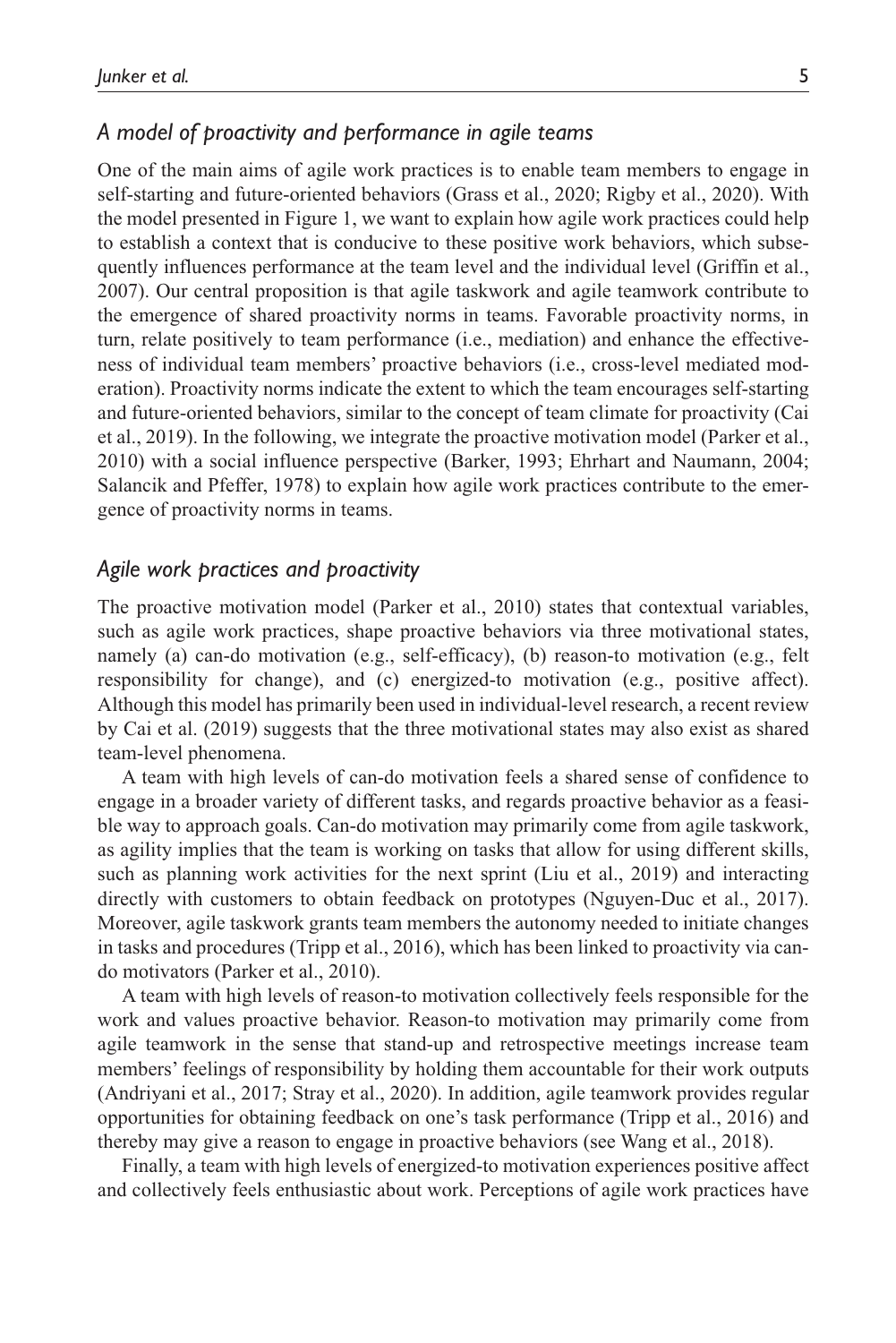been shown to correlate positively with job satisfaction (Tripp et al., 2016) and work engagement (Huck-Fries et al., 2019). These earlier findings suggest that energized-to motivation may emerge from both agile taskwork and agile teamwork. This idea also aligns with theories of group affect (e.g., Costa et al., 2014; Kelly and Barsade, 2001), proposing that a team's level of energy and positive affect is a function of taskwork (e.g., job characteristics) *and* teamwork (e.g., communication) antecedents.

In sum, our theoretical analysis from a perspective of the proactive motivation model (Cai et al., 2019; Parker et al., 2010) suggests that agile work practices have a motivating potential that may encourage team members to be proactive. Now, we integrate a social influence perspective with the proactive motivation model to further explain the emergence of shared proactivity norms in agile teams. Seen from the perspective of social information processing theory (Salancik and Pfeffer, 1978), agile taskwork and agile teamwork may provide motivational cues (e.g., "can-do" and "reason-to"), from which team members derive that proactive behavior is encouraged by the team (see Bommer et al., 2003). In this way, agile work practices may contribute to the emergence of "injunctive proactivity norms", which indicate the extent to which the team approves of proactivity and regards it as appropriate work behavior (see Ehrhart and Naumann, 2004). Once injunctive proactivity norms are established, the team may exert "concertive control" (Barker, 1993)—a subtle form of peer pressure that ensures that all team members engage in proactive behaviors that contribute towards team goals.

We notice that this introduces a paradox, as proactive behavior is defined as a volitional and self-initiated form of behavior (Parker et al., 2019). Yet, this does not exempt proactivity from the very basic social psychological mechanisms that give rise to human behavior. Indeed, it has been shown that colleagues model each other's proactive behaviors (Bakker et al., 2016; Peeters et al., 2016) and that team proactivity crosses over to individual proactivity (Tims et al., 2013). These behavioral modeling processes may give rise to "descriptive proactivity norms", which indicate the average levels of proactive behavior displayed by team members (see Ehrhart and Naumann, 2004).

Taken together, we hypothesize that agile work practices promote the emergence of shared proactivity norms because these practices signal proactive motivational cues (i.e., injunctive norms) and thereby contribute to the behavioral modeling of proactive behaviors (i.e., descriptive norms). In this way, agile taskwork and teamwork may help to establish a work context where being proactive is the norm. Thus, we expect:

*Hypothesis 1a*: Agile taskwork relates positively to team proactivity norms.

*Hypothesis 1b*: Agile teamwork relates positively to team proactivity norms.

### *Proactivity and performance in agile teams*

Organizations typically implement agile work practices because they want to enable their teams to be more responsive to changing performance requirements, such as new customer demands, rapid industry changes, or resource constraints (Rigby et al., 2020; VersionOne, 2018). According to the performance taxonomy of Griffin et al. (2007), these volatile demands require proactivity for optimal performance. Why is proactivity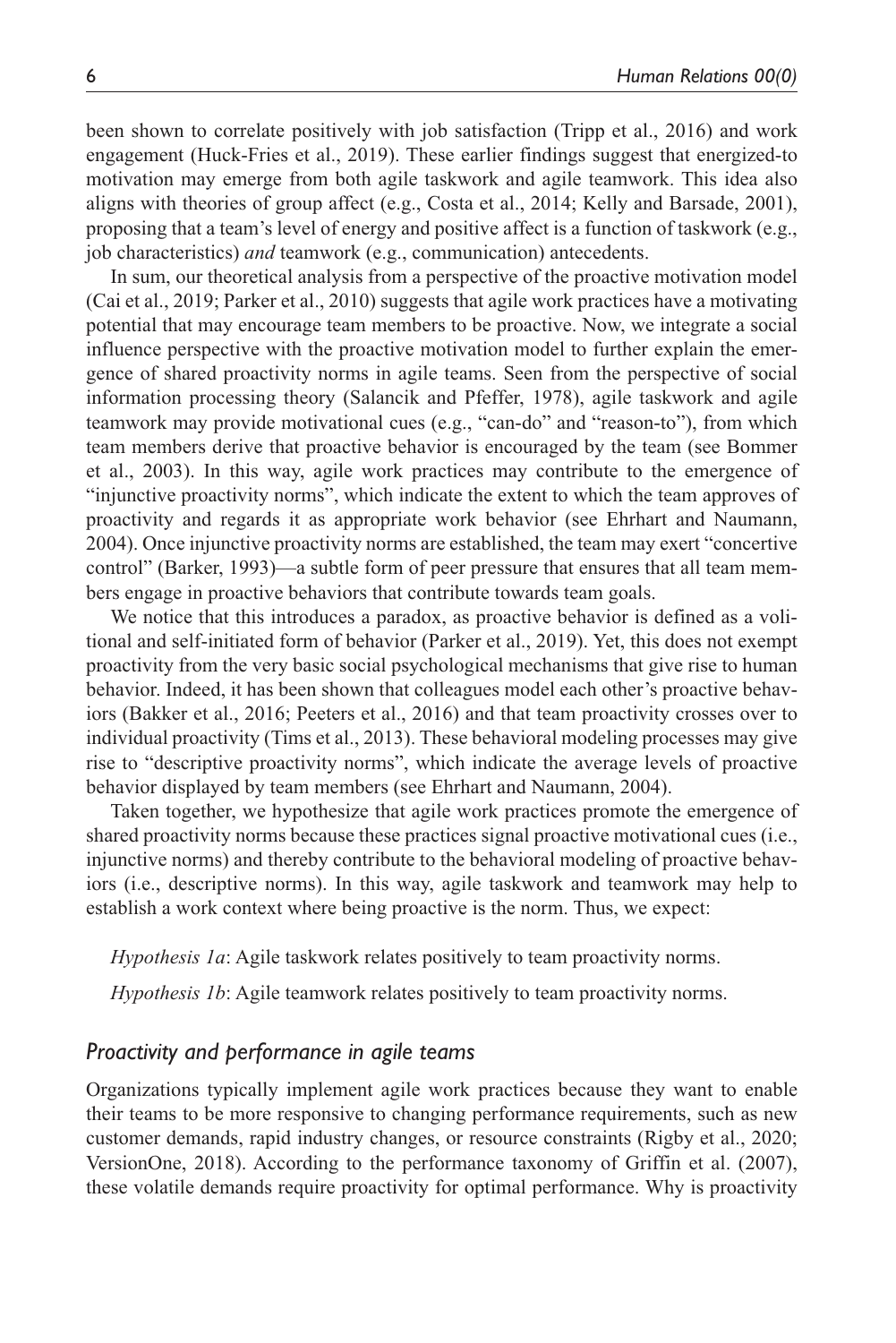needed for performance, especially in agile teams? Role theory proposes (Katz and Kahn, 1978) that in contexts where uncertainty is high, work behaviors must emerge dynamically because not all contingencies can be anticipated and managed by external agents such as team leaders. The economic environments in which agile teams typically operate (e.g., IT or new product development) make it difficult to formalize team members' behaviors, and therefore demand a high level of proactivity from each member (Grass et al., 2020). Among the various types of work behaviors individuals may display in agile teams, we propose that proactive behaviors are especially required for job performance in these teams. In the following, we outline why proactivity may account for the effects of agile work practices on performance at the team and individual levels.

*Team performance.* At the team level, our model shown in Figure 1 posits that proactivity is manifested in the form of shared proactivity norms. Similar constructs have been linked to team performance in various empirical studies. For instance, the study of Kirkman and Rosen (1999) indicated that team proactivity is related to better customer service and higher productivity, and Williams et al. (2010) showed that favorable interpersonal norms relate positively to teams' proactive performance rated by supervisors. Moreover, proactivity norms may be seen as a team-level manifestation and building block of an organizational "climate for initiative", which has been linked to firm performance (Baer and Frese, 2003) and customer service satisfaction (Raub and Liao, 2012). Teams that encourage and exhibit proactive behaviors may feel more responsible to initiate changes, and persist in realizing ideas that may ultimately lead to better team performance (Mathieu et al., 2019). Thus, we hypothesize:

*Hypothesis 2*: Team proactivity norms relate positively to team performance.

Previously, we proposed that agile taskwork and agile teamwork contribute to the emergence of shared proactivity norms by providing cues that motivate self-starting and future-oriented behaviors. In combination, Hypotheses 1 and 2 predict that agile work practices affect team performance through their relationship with proactivity norms. Based on this, we formulate the following mediation hypotheses (see Zhao et al., 2010):

*Hypothesis 3a*: Agile taskwork relates positively to team performance via team proactivity norms.

*Hypothesis 3b*: Agile teamwork relates positively to team performance via team proactivity norms.

*Individual performance.* We draw from role theory (Katz and Kahn, 1978) and the work of Griffin et al. (2007) to argue that proactive behavior benefits individuals' job performance, particularly in teams that make use of agile work practices. In order to test this idea, we investigate cross-level moderators of the within-team relationship between proactive behavior and individual performance. Specifically, we operationalize individual performance as the extent to which a team member adequately completes tasks and assigned duties, which is also known as "in-role performance" (Williams and Anderson,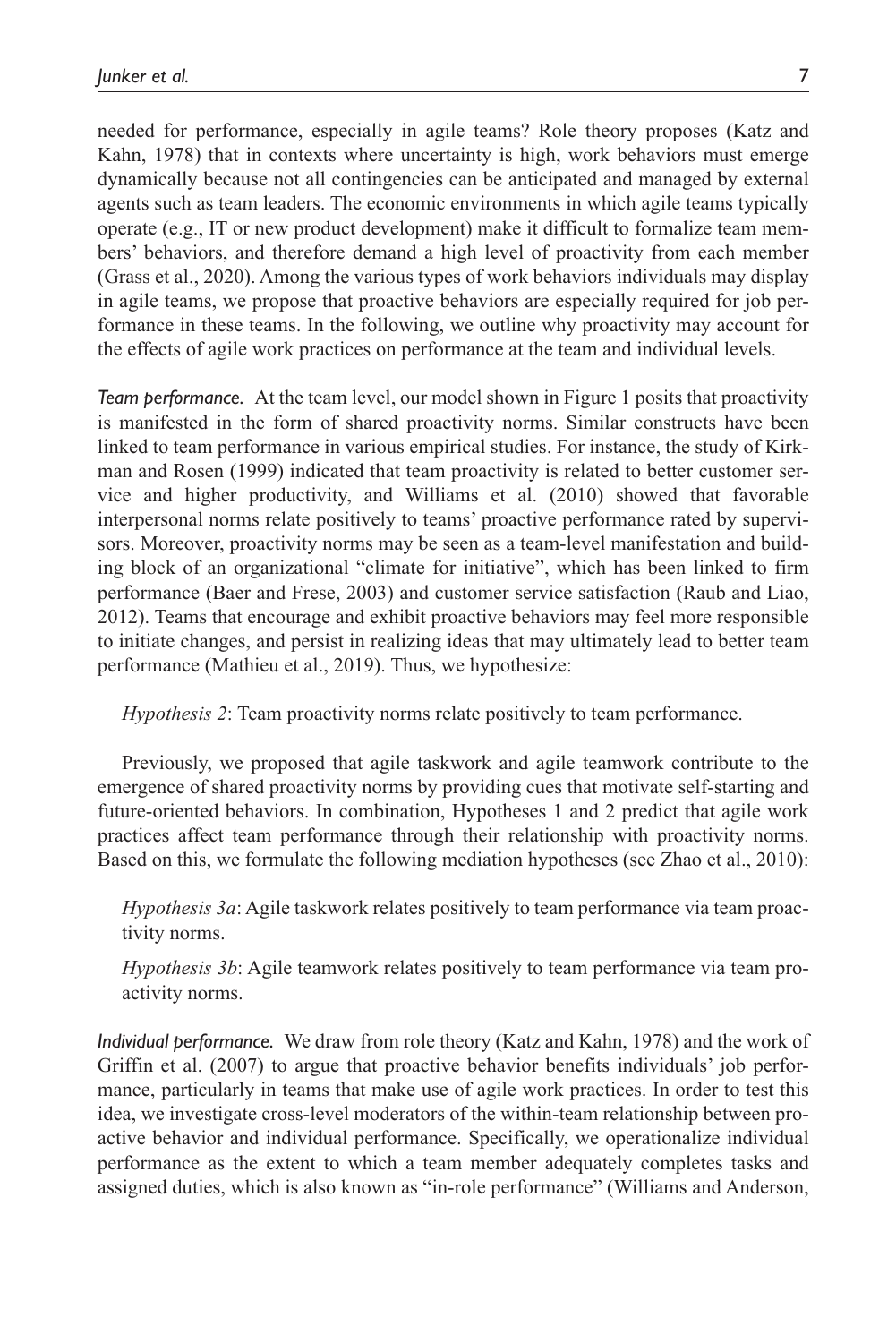1991). Cross-level moderation exists when the strength and direction of a relationship between two lower-order variables depend on a higher-order moderator (Aguinis et al., 2013). Agile work practices and proactivity norms may function as cross-level moderators of the within-team relationship between proactivity and in-role performance, for the following two reasons.

Firstly, agile work practices and proactivity norms indicate the extent to which proactive behaviors are actually needed for in-role performance. In teams characterized by high levels of agile taskwork, agile teamwork, or proactivity norms, those team members who engage in proactive behavior to a greater extent will be more capable of dealing with the volatile task demands that these teams tend to face (Grass et al., 2020). In reverse, in teams that lack these characteristics, members may not need to be proactive in accomplishing their tasks because work procedures are highly formalized and managed by external agents (e.g., leaders or software), rather than team members themselves (Griffin et al., 2007).

Secondly, we propose that agile work practices indicate—via proactivity norms—that proactive behavior is socially approved and valued by the team. In teams that lack these characteristics, members may receive more negative reactions to their proactive behaviors because proactivity is interpersonally risky (Tims and Parker, 2020), and will be valued to a lesser extent when it does not match with the situation (Fuller et al., 2015). This reasoning concurs with the "wise proactivity" hypothesis (Parker et al., 2019), which states that proactivity will be more consistently related to individual performance when it matches (a) the task context and (b) the social context of the work environment. Thus, we expect:

*Hypothesis 4*: Proactive behavior relates more strongly to a team member's in-role performance in teams with (a) high (vs low) levels of agile taskwork, (b) high (vs low) levels of agile teamwork, or (c) strong (vs weak) proactivity norms.

Finally, we propose that proactivity norms will have the strongest cross-level moderating effect on this relationship and account for the moderating effects of agile work practices. We expect this because proactivity norms, compared to agile work practices, indicate more explicitly whether proactive behavior fits (a) the task context and (b) the social context, which determine whether proactivity benefits individual performance (Parker et al., 2019). Earlier, we specified Hypothesis 1, according to which proactivity norms emerge from agile taskwork and agile teamwork. The combination of Hypotheses 1 and 4 results in a special case of mediated moderation (e.g., as in Grant and Berry, 2011). Thus, we propose that agile work practices facilitate the effectiveness of individual team members' proactive behaviors because these practices contribute positively to the emergence of proactivity norms. Proactivity norms strongly indicate the extent to which proactive behavior fits with the work context and thereby determine whether such behavior benefits in-role performance:

*Hypothesis 5*: Proactivity norms mediate the cross-level moderating effect of (a) agile taskwork and (b) agile teamwork on the within-team relationship between proactive behavior and in-role performance.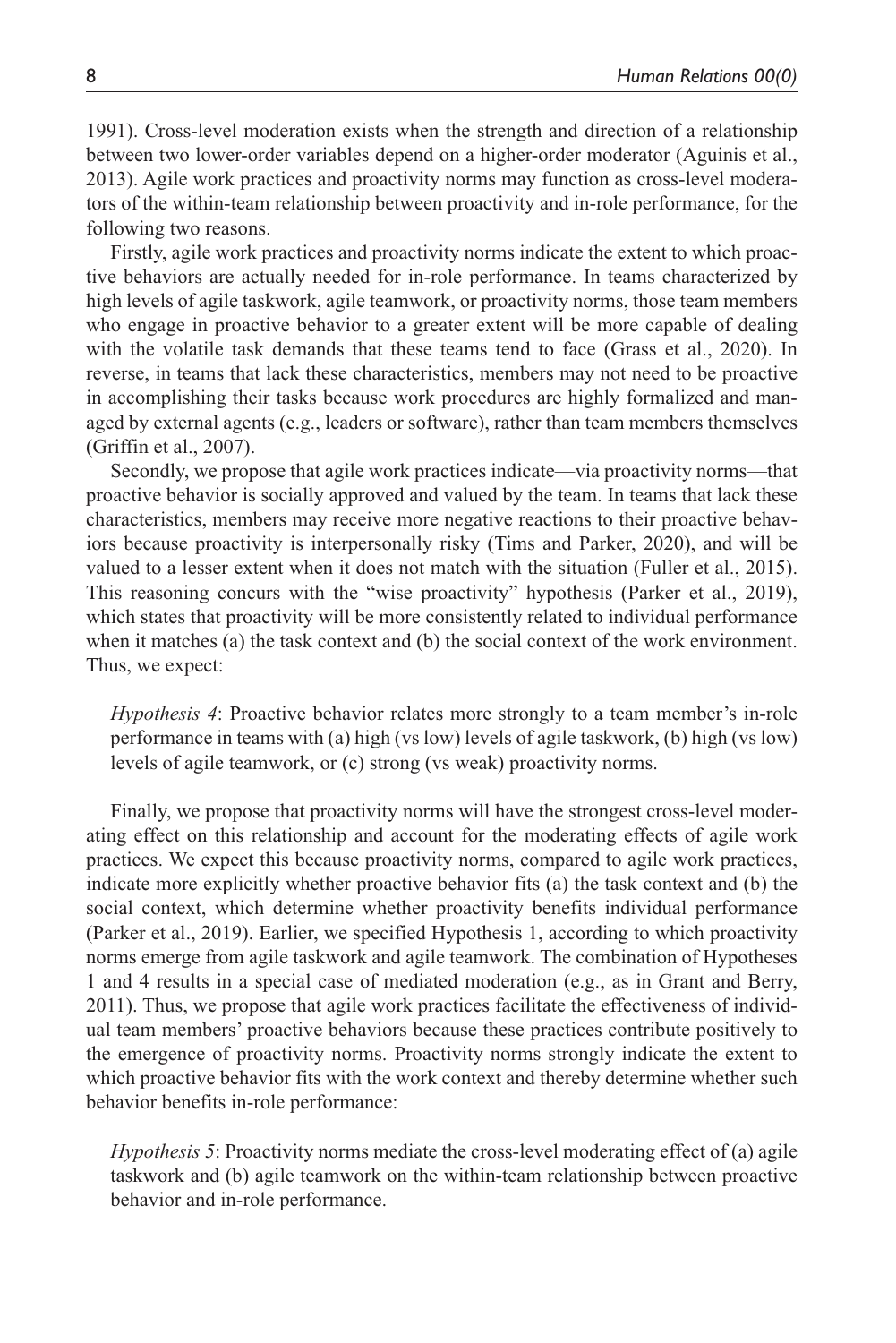# **Method**

### *Organizational context: An agile transformation*

We tested the proposed model in a unique organizational setting, as the participating teams were undergoing an agile transformation at the time of the study. The organization is the IT division of a large European transport and logistics company, with about 4000 employees mainly located in Germany. Before the start of the agile transformation, employees worked in departments that were managed hierarchically in a matrix structure. In 2017, the division introduced a new organizational design that successively replaced the old departmental structure with self-managing (agile) teams that work together in a network structure. This happened in *all* departments of the organization, including HR, finance, sales, and IT service teams. All employees primarily belong to only one team in this company. The teams undergo their agile transformation in four phases, of varying durations. The pace with which the teams progress through the phases of the transformation is up to the team and not pre-determined by the organization. At the end of each phase, the teams must pass a "quality gate" before progressing to the next phase. The quality gate is an internal evaluation process that includes senior managers and members of the company's work council. After Phase 1 of the agile transformation, the teams must have demonstrated their commitment to the change process and show that they started implementing agile ways of working. After Phase 2, the teams must have clarified their roles and their main work activities. After Phase 3, the teams should be integrated within a network of other teams in the company and must have clarified their professional development needs. Finally, in Phase 4, the team's customers (internal or external) must have confirmed the team's effectiveness.

### *Procedure and participants*

We sent an invitation for the study to the shared email accounts of 159 teams ( $N < 1300$ ). In total, 499 participants completed the survey between May and July 2019 (overall response rate of approximately 38%). At least two members per team had to answer the survey to be included in the final sample, as has been done in similar previous studies on proactivity in teams (e.g., Tims et al., 2013). We excluded participants who were the only respondent of their team, resulting in a sample size of 476 participants spread over 114 teams (response rate of 72% at the team level). The final sample included 19 teams that were in Phase 1 of the agile transformation  $(N = 63)$ , 47 teams in Phase 2 of the agile transformation ( $N = 196$ ), 34 teams in Phase 3 of the agile transformation ( $N = 146$ ), and 14 teams in Phase 4 of the agile transformation  $(N = 71)$ . The company classified most of the teams as "delivery teams" (76%) and the remaining as "support teams" (24%). Delivery teams produce direct value for customers (internal or external) in the form of IT services, IT maintenance, and IT consulting. Support teams include functions such as HR, finance, or customer relations. The median team size of the contacted teams was nine  $(M = 9.51, SD = 2.41, min = 8, max = 16)$ , and on average 4.18 (SD = 1.78,  $min = 2, max = 9$ ) members per team answered the survey (median within-team response rate of 40%, min = 15%, max = 100%). Almost all participants (92%) had been a member of their team for more than 6 months and had worked in the organization for more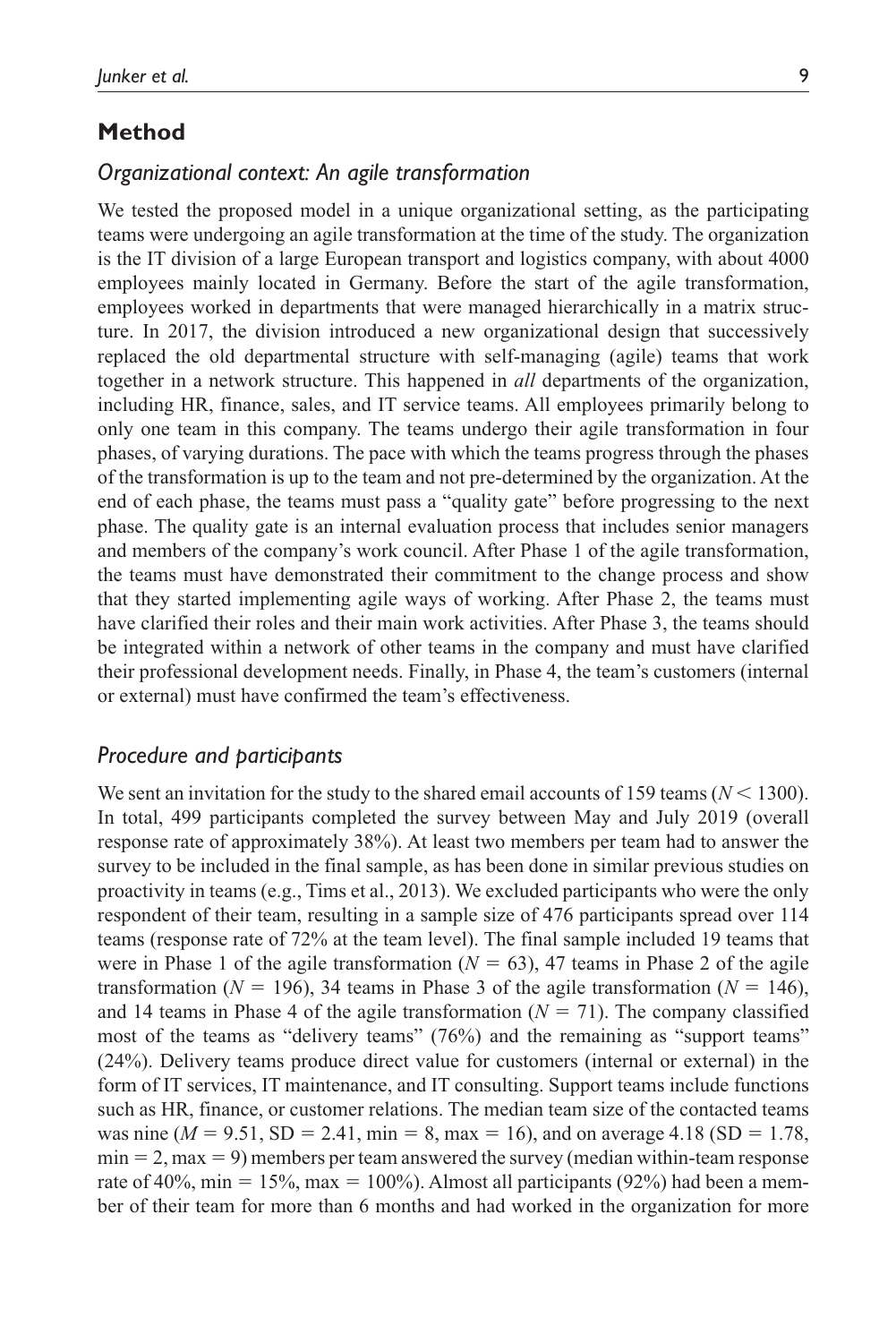than 1 year (96%). Most of the participants were men (78%) and between 35 to 55 years old (55%). Participants were highly educated, as 64% reported having obtained a bachelor's degree or higher.

# *Measures*

The organization's HR system provided information on the phase of the agile transformation of the teams, team size, and whether the team was classified as a support or as a delivery team. Self-report measures were collected in an online survey with trackable links for each team. All measures were administered in German and, when necessary, translated from English using the forward–back-translation method. Means, standard deviations, inter-correlations, alpha reliabilities, and within-team agreement statistics of these measures are shown in Table 1.

# *Team-level measures*

*Agile work practices.* We used a newly developed Agile Work Practices Instrument (AWPI), which builds on existing scales that have measured agile practices in software development teams (So, 2010; Tripp et al., 2016). The AWPI captures *agile taskwork* with a four-item iterative development subscale (e.g., "We experiment with different ideas before settling on an approach") and a four-item sprints subscale (e.g., "We plan our work in short cycles"). The agile taskwork items are rated on a Likert scale  $(1 = \text{fully})$ disagree, 7 = fully agree). The AWPI captures *agile teamwork* with a four-item retrospective meetings subscale (e.g., "We take our time to discuss about our work processes") and a four-item stand-up meetings subscale (e.g., "We have a short meeting to monitor the progress of our work"). The agile teamwork items are rated on a frequency scale  $(1 =$  almost never,  $7 =$  daily). The items and information on the multilevel factor structure of the AWPI are provided in the Appendix.

*Proactivity norms.* We used a six-item scale to measure proactivity norms based on the personal initiative (PI) scale (Fay and Frese, 2001). Each item started with the stem, "Team members encourage each other . . .," and continued with an activity statement such as "to take initiative" or "to actively attack problems", as provided by the PI scale  $(1 =$  fully disagree,  $7 =$  fully agree). Hence, this measure mainly captures *injunctive proactivity norms* because the items suggest that proactive behavior is socially approved and valued by the team (see Ehrhart and Naumann, 2004).

*Team performance.* We measured *team performance* with the three positively worded items of the scale of Edmondson (1999). Team members rated the extent to which they agreed with statements such as "This team does superb work"  $(1 = \text{fully disagree}, 7 =$ fully agree).

*Psychometrics of team-level measures.* Cronbach's alphas for all scales were appropriate both when calculated at the individual level ( $\alpha \ge 0.72$ ) and at the team level ( $\alpha \ge 0.81$ ). Considerable variance in the scale scores existed between teams (ICC<sub>1</sub>  $\geq$  0.26, all *p* <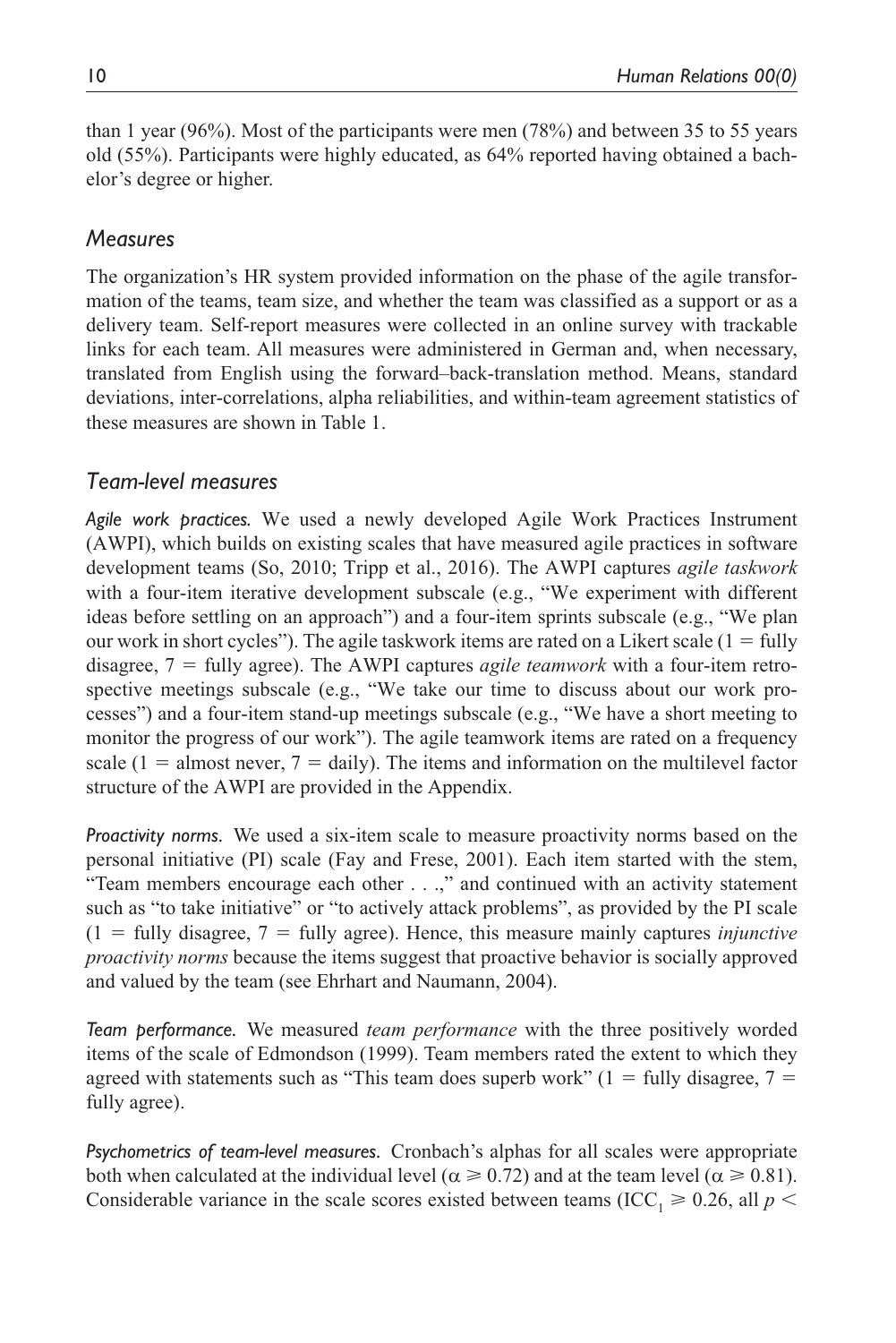| Variable                                                                 | ξ                      | SD ICC                            | $ICC2$ $r_{wgh}$    |                                                                                                                                                                  |                       |                |           |                | ۰         |               | $\infty$  |                     | $\subseteq$            |           | $\overline{C}$ | ≅         | $\overline{4}$ | 뜨                              | ڡ                |
|--------------------------------------------------------------------------|------------------------|-----------------------------------|---------------------|------------------------------------------------------------------------------------------------------------------------------------------------------------------|-----------------------|----------------|-----------|----------------|-----------|---------------|-----------|---------------------|------------------------|-----------|----------------|-----------|----------------|--------------------------------|------------------|
| dhoup.                                                                   | 0.42 0.50              |                                   |                     |                                                                                                                                                                  | $-0.02$               |                | 0.03      | $0.22*$        | $0.32***$ | $0.26***$     |           | $0.21*$             | $0.32***$              |           | $0.33**$       | $0.23*$   | 0.03           | 0.14                           | 0.05             |
| . Team type                                                              | $0.24$ 0.43            |                                   |                     | 0.01                                                                                                                                                             |                       | 0.06           | $-0.01$   | 0.03           | $-0.08$   | $-0.18$       | $-0.22*$  | $-0.10$             | $-0.16$                | $-0.20*$  | 0.07           | $-0.10$   | 0.03           |                                |                  |
| . Team tenure                                                            | 3.13 1.19<br>9.74 1.75 |                                   |                     | $0.15***$                                                                                                                                                        | 0.07                  | I              | 0.06      | $\overline{0}$ | 0.04      | $-0.12$       | $-0.07$   | 0.05                | $-0.07$                | $-0.02$   | $0.20*$        | 0.15      | 0.07           | $0.32***$<br>$0.16$            | 0.07             |
| . Team size                                                              |                        |                                   |                     | 0.01                                                                                                                                                             | 0.04                  | 0.05           |           | $\overline{0}$ | $-0.16$   | $-0.20*$      | $-0.16$   | $-0.16$             | $-0.21*$               | $-0.19*$  | $\frac{1}{2}$  | $-0.13$   | $-0.10$        | $-0.05$                        | $\overline{0}$ . |
| . Perceived                                                              |                        | 2.76 1.10 0.51** 0.               | $\overline{\infty}$ | $0.21***$<br>0.76                                                                                                                                                | 0.04                  | $\overline{0}$ | 0.05      |                | 0.04      | 0.03          | 0.00      | $\overline{5}$      | 0.04                   | 0.06      | 0.01           | 0.03      | $-0.10$        | $-0.03$                        | $-0.07$          |
| virtuality                                                               |                        |                                   |                     |                                                                                                                                                                  |                       |                |           |                |           |               |           |                     |                        |           |                |           |                |                                |                  |
| 6. Iterative                                                             |                        | $4.75$ 1.00 0.32** 0.             | \$                  | $0.23***$<br>0.90                                                                                                                                                | $-0.06$               | 0.03           | $-0.08$   | 0.04           | 0.72/0.82 | $0.56**$      | $0.19*$   | $0.49**$            | $0.82***$              | $0.37**$  | $0.67***$      | $0.58**$  | $0.43**$       | $0.43**$                       | $-0.01$          |
| development                                                              |                        |                                   |                     |                                                                                                                                                                  |                       |                |           |                |           |               |           |                     |                        |           |                |           |                |                                |                  |
| Sprints                                                                  |                        | 5.05 1.39 0.49***                 | 80<br>$\circ$       | $0.22***$<br>0.88                                                                                                                                                | $-0.18$               | $-0.10*$       | $-0.15**$ | 0.08           | $0.48***$ | 0.91/0.95     | $0.40**$  | $0.45**$            | $0.93***$              | $0.49***$ | $0.28***$      | $0.29**$  | $0.31**$       | $0.19*$                        | $-0.01$          |
| Stand-up meetings 5.90 1.17 0.42 <sup>14</sup>                           |                        |                                   | 0.75                | 0.08<br>0.94                                                                                                                                                     | $-0.19**$             | $-0.07$        | $-0.14**$ | 0.00           | $0.16**$  | $0.31**$      | 0.88/0.93 | $0.49**$            | $0.36***$              | $0.90**$  | $0.21*$        | $0.20*$   | 0.03           | 0.02                           | 0.02             |
| . Retrospectives                                                         |                        | 3.26 1.00 0.29 <sup>**</sup> 0.64 |                     | $0.14***$<br>0.93                                                                                                                                                | $-0.10*$              | $-0.01$        | $-0.10*$  | 0.06           | $0.31**$  | $0.34***$     | $0.34***$ | 0.86/0.9            | $0.52***$              | $0.82***$ | $0.46**$       | $0.51**$  | $0.22*$        |                                | 0.04             |
| 0. Agile taskwork                                                        |                        | 4.90 1.03 0.48 <sup>**</sup> 0.79 |                     | $0.26***$<br>0.94                                                                                                                                                | $-0.15**$             | $-0.05$        | $-6.14*$  | 0.08           | $0.81**$  | $0.91**$      | $0.28***$ | $0.38***$           | 0.81/0.91              | $0.49**$  | $0.49**$       | $0.45**$  | $0.40**$       | $0.26**$<br>$0.32**$<br>$0.12$ | $-0.01$          |
| I. Agile teamwork                                                        |                        | 4.58 0.89 0.44 <sup>**</sup> 0.77 |                     | $0.13***$<br>0.96                                                                                                                                                | $-0.18$ <sup>**</sup> | $-0.05$        | $-0.15**$ | 0.03           | $0.28***$ | $0.39***$     | $0.85**$  | $0.78**$            | $0.40**$               | 0.84/0.90 | $0.37***$      | $0.38***$ | $\frac{1}{2}$  |                                | 0.03             |
| 2. Proactivity                                                           |                        | 4.97 1.10 0.26 <sup>***</sup>     | <b>S</b>            | $0.23***$<br>0.95                                                                                                                                                | 0.03                  | $\frac{1}{2}$  | $-0.07$   | $-0.01$        | $0.54***$ | $0.29***$     | $0.14***$ | $0.35***$           | $0.46**$               | $0.29***$ | 0.94/00.96     | $0.69***$ | $0.41**$       | $0.43***$                      | 0.13             |
| norms                                                                    |                        |                                   |                     |                                                                                                                                                                  |                       |                |           |                |           |               |           |                     |                        |           |                |           |                |                                |                  |
| 13. Team                                                                 |                        | 5.27 0.86 0.33**                  | 0.67                | $0.19**$<br>0.94                                                                                                                                                 | $-0.07$               | 0.07           | $-0.07$   | 0.01           | $0.46***$ | $0.29**$      | $0.13**$  | $0.32***$           | $0.41**$               | $0.27***$ | $0.56**$       | 0.75/0.81 | $0.41**$       | $0.36**$                       | 0.13             |
| performance                                                              |                        |                                   |                     |                                                                                                                                                                  |                       |                |           |                |           |               |           |                     |                        |           |                |           |                |                                |                  |
| 4. Job crafting $5.160.840.15**$<br>5. Intrapreneurship $3.291.260.20**$ |                        |                                   | 0.42                | 0.02<br>0.96                                                                                                                                                     | 0.04                  | 0.08           | $-0.06$   | $-0.05$        | $0.25***$ | $\frac{1}{2}$ | $-0.01$   |                     |                        | $0.09*$   | $0.26***$      | $0.27***$ | 0.88/0.92      | $0.58**$                       | $0.20*$          |
|                                                                          |                        |                                   | 0.51                | $0.10*$<br>0.88                                                                                                                                                  | $0.23***$             | 0.09           | 0.00      | 0.01           | $0.25**$  | $0.14***$     | 0.03      | $0.17***$<br>0.23** | $0.20***$<br>$0.21***$ | $0.15**$  | $0.30***$      | $0.29***$ | $0.34***$      | 0.91/0.93                      | 0.13             |
| 16. In-role                                                              |                        | 5.89 0.69 0.09*                   | 0.28                | $\overline{0}$ .01<br>0.96                                                                                                                                       | $-0.00$               | $-0.01$        | 0.00      | $-0.00$        | $0.12*$   | 0.04          | $-0.02$   | 0.08                | 0.08                   | 0.04      | $0.16**$       | $0.25**$  | $0.27***$      | $0.12***$                      | 0.80/0.8         |
| performance                                                              |                        |                                   |                     |                                                                                                                                                                  |                       |                |           |                |           |               |           |                     |                        |           |                |           |                |                                |                  |
|                                                                          |                        |                                   |                     |                                                                                                                                                                  |                       |                |           |                |           |               |           |                     |                        |           |                |           |                |                                |                  |
| Correlations with team-average data (N                                   |                        |                                   |                     | $=$ 114) above the diagonal, correlations with individual-level data (N = 476) below the diagonal. The alpha reliabilities are shown on the diagonal, calculated |                       |                |           |                |           |               |           |                     |                        |           |                |           |                |                                |                  |
|                                                                          |                        |                                   |                     |                                                                                                                                                                  |                       |                |           |                |           |               |           |                     |                        |           |                |           |                |                                |                  |

Table 1. Descriptive statistics, (intraclass)-correlations, within-team agreement, and alpha reliabilities. **Table 1.** Descriptive statistics, (intraclass)-correlations, within-team agreement, and alpha reliabilities.

with individual-level data (first value) and team-average data (second value). We report the median within-group agreement (r<sub>agi</sub>)) based on a uniform distribution. Means and standard deviations are<br>based on individual-le with individual-level data (first value) and team-average data (second value). We report the median within-group agreement (*r*wg(*j*)) based on a uniform distribution. Means and standard deviations are based on individual-level data. The group variable takes a value of 0 (beginning phases of the adion) or 1 (end phases of the agile transformation); the team type variable takes a value of 0 (delivery team) or 1 (support team).  $*_{p}$  < 0.05,  $*_{p}$  < 0.01.  ${}^*\!p < 0.05,$   ${}^*\!{*}\!p < 0.01.$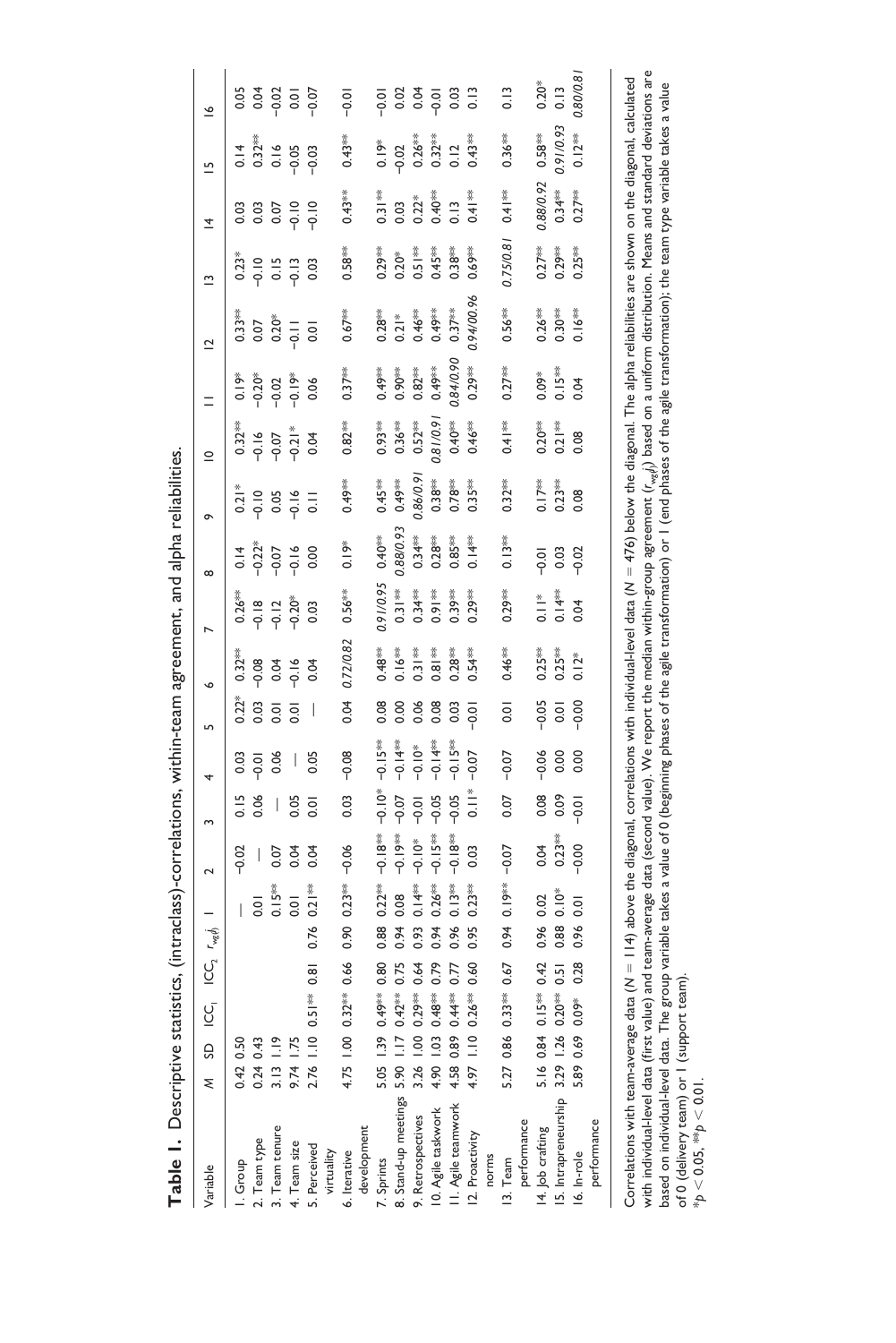0.001). Moreover, group mean stability (ICC<sub>2</sub>  $\geq$  0.60) and within-group agreement statistics (median  $r_{\text{w0}} \ge 0.88$ , uniform distribution) justified the aggregation of the measures to the team level (see Van Mierlo et al., 2009). The values for each scale are displayed in Table 1.

# *Individual-level measures*

*Proactive behaviors.* Most typologies of proactive behaviors distinguish them based on whether they focus on initiating change for oneself or the organization (Belschak and Den Hartog, 2010; Parker et al., 2010). Therefore, we selected one self-focused and one organization-focused proactive behavior for an empirical test of our model. As a selffocused proactive behavior, we selected *job crafting towards strengths and interests* (Kooij et al., 2017) because we expect that in agile teams, individuals have the opportunity to actively choose tasks that fit their personal capabilities because of a favorable work design (Tripp et al., 2016). As an organization-focused proactive behavior, we selected *employee intrapreneurship* (Gawke et al., 2019), which refers to activities through which individuals anticipate changes and adapt organizational procedures to events in the broader economic environment. We opted for measuring intrapreneurship because members of agile teams are typically expected to innovate (Grass et al., 2020), and intrapreneurship is a behavior that can give rise to innovation (Blanka, 2019). Job crafting was measured with the eight highest-loading items reported in the study of Kooij et al., 2017 (e.g., "I actively look for tasks that match my own interests"), and employee intrapreneurship was measured with the eight-item scale of Gawke et al., 2019 (e.g., "I undertake activities to realize change in my organization"). Participants rated how frequently they engaged in these activities at work ( $1 =$  almost never,  $7 =$  always).

*In-role performance.* We measured in-role performance with four items based on the frequently used scale of Williams and Anderson (1991). An example item of this measure is "I adequately complete assigned duties"  $(1 - \text{fully disagree}, 7 - \text{fully agree}).$ 

*Psychometrics of individual-level measures.* Cronbach's alphas for all three scales were acceptable at the individual level ( $\alpha \ge 0.80$ ). Although the items of the scales do not refer to the team, there still existed considerable variance at the team level (ICC<sub>1</sub>  $\geq$  0.09, all  $p < 0.05$ ) and relatively high within-group agreement (median  $r_{wgi} \ge 0.88$ , uniform distribution). Yet, the relatively low group mean stability of these measures (particularly for in-role performance:  $ICC_2 = 0.28)$  may speak against their aggregation to the team level (see Van Mierlo et al., 2009). The values for each scale are displayed in Table 1.

# *Control variables*

We controlled for five variables that may theoretically affect the development of proactivity norms in teams (for a review, see Ehrhart and Naumann, 2004). Firstly, as group norms develop over time, we controlled for *team tenure* and the *phase of the agile transformation* of the teams. Team tenure was measured in terms of collective tenure (i.e., time since the most recent member joined the team; see also Gonzalez-Mulé et al., 2020).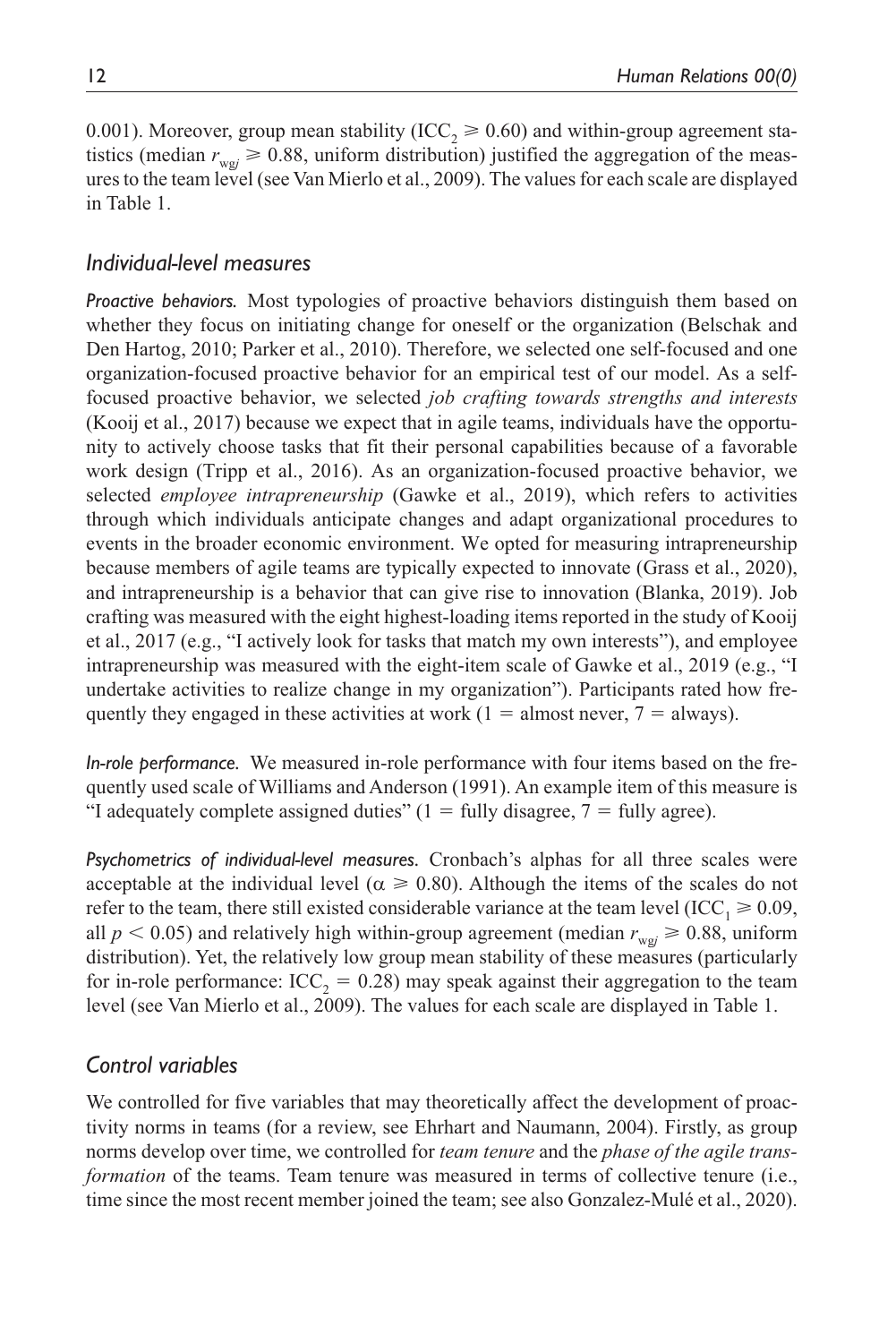Secondly, as the enforcement of social norms may be more difficult in larger teams and teams that do not work in the same location, we controlled for *team size* and *perceived team virtuality*. We measured perceived team virtuality with a single item, asking team members whether they mostly worked together in the same place or virtually across different locations (1 = mostly at the same place,  $5 =$  mostly virtually). Previous research indicated that perceived virtuality converges meaningfully with other virtuality indicators such as spatial–temporal separation and team diversity (Siebdrat et al., 2014).

# *Analysis strategy*

Owing to the unique organizational contexts with individuals nested in different teams, which in turn were nested in different phases of an ongoing agile transformation process, we performed the analyses in three parts. Firstly, we tested whether there exist significant differences between teams from different phases of the agile transformation. Given that there were only 19 teams in the first phase and only 14 teams in the final phase of the transformation, we merged the first two phases and the last two phases to form two groups of teams (instead of four). The first group consisted of 66 teams (*N* = 259) in the beginning phases of the transformation (i.e., Phase 1 and Phase 2), and the second group consisted of 48 teams ( $N = 217$ ) in the final phases of the transformation (i.e., Phase 3 and Phase 4). Secondly, using the aggregated team data, we tested the between-team hypotheses (upper half of Figure 1) in a multigroup structural equation model (SEM) and examined whether the hypothesized relationships hold among the teams at the beginning, as well as among the teams at the end of the transformation. Finally, we tested the cross-level moderation hypotheses (lower half of Figure 1) using random coefficient modeling. The main analyses were performed in R using the "lavaan" package (Rosseel, 2012) and the "multilevel" package (Bliese, 2013).

# **Results**

# *Measurement model tests*

Prior to comparing observed score differences between teams, we examined the crosscontextual measurement invariance of our survey measures. The results indicated that we can examine score differences in responses from teams at the beginning (i.e., Phase 1 and Phase 2) versus the end (i.e., Phase 3 and Phase 4) of the agile transformation, as the confirmatory fit index (CFI) of a model with equality constraints on loadings and intercepts (i.e., the "scalar" model; CFI =  $0.924$ ) was similar to the CFI of a model without these equality constraints (i.e., the "configural" model,  $CFI = 0.930$ ). According to the simulations of Cheung and Rensvold (2002), CFI differences smaller than or equal to 0.01 indicate that the null hypothesis of invariance should not be rejected. Thus, it seems that participants from different phases of the transformation interpreted our measures in a similar way, which allows for a valid comparison of their scores. Additional pairedconstruct tests indicated that merging the indicators of any pair of latent variables in our model together on the same factor resulted in a significant deterioration in model fit  $(\Delta \chi^2)$  $\geq 35.86$ ,  $\Delta d.f. = 6$ ,  $p < 0.001$ ). These findings support the measurement invariance and discriminant validity of the scales used in the present study.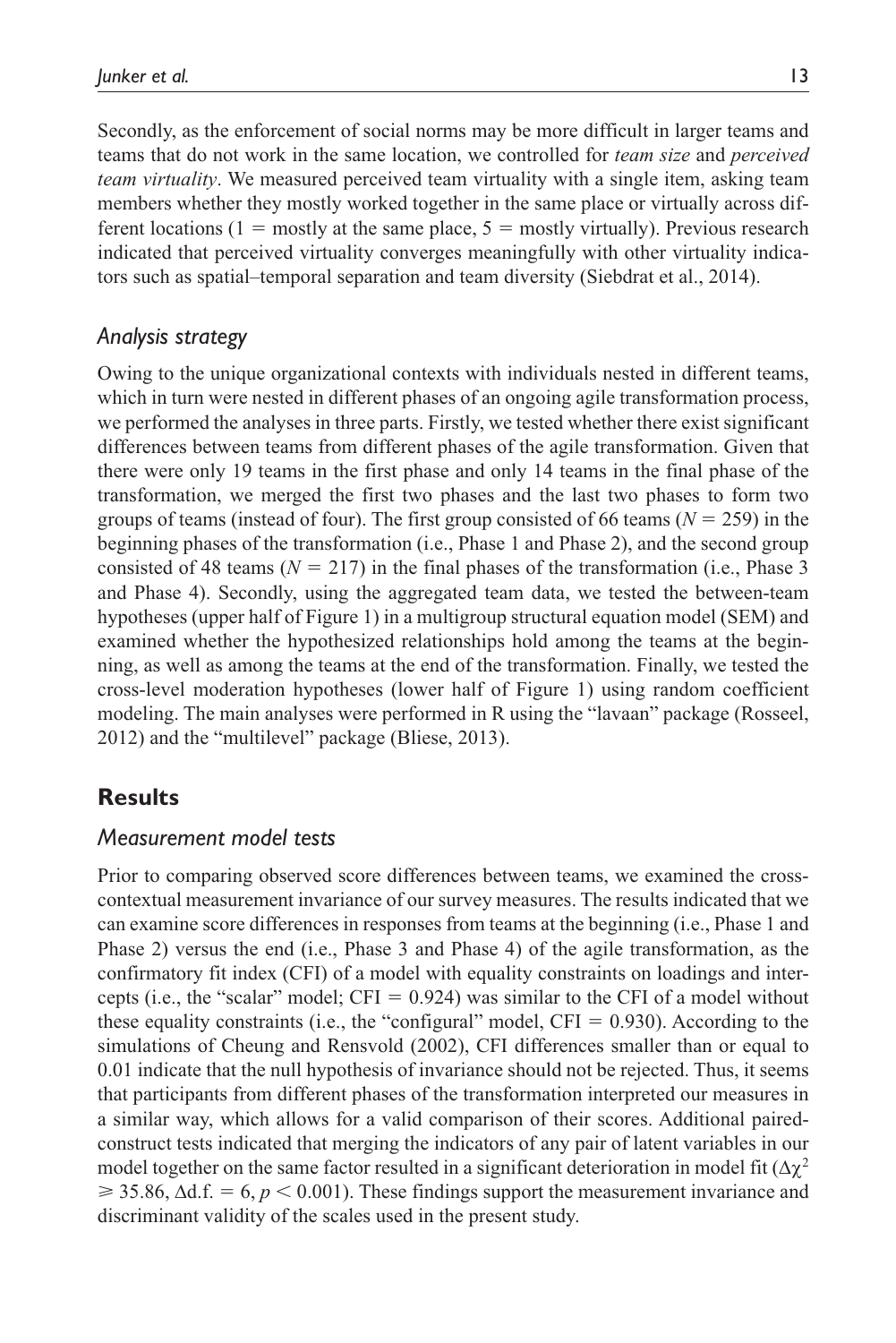| Outcome           | Group I |           | Group 2 |           | Comparison |                  |
|-------------------|---------|-----------|---------|-----------|------------|------------------|
|                   | Μ       | <b>SD</b> | M       | <b>SD</b> |            | $\eta_{\rm p}^2$ |
| Agile taskwork    | 4.65    | 0.84      | 5.17    | 0.67      | $12.43**$  | 0.10             |
| Agile teamwork    | 4.41    | 0.76      | 4.70    | 0.63      | $4.56*$    | 0.04             |
| Proactivity norms | 4.71    | 0.76      | 5.22    | 0.68      | $13.68***$ | 0.11             |
| Team performance  | 5.12    | 0.67      | 5.42    | 0.55      | $6.49*$    | 0.05             |

**Table 2.** Score differences between teams at the beginning ( $N = 66$ ) versus end ( $N = 48$ ) of the agile transformation.

*M* = mean, SD = standard deviation, η<sup>p</sup> <sup>2</sup> = effect size, \**p* < 0.05, \*\**p* < 0.01, \*\*\**p* < 0.001.

# *Between-team differences arising from the agile transformation*

Before comparing the scores from teams at the beginning (i.e., Phase 1 and Phase 2) and teams at the end (i.e., Phase 3 and Phase 4) of the agile transformation, we verified whether it was appropriate to merge the phases to two groups of teams (instead of four). According to multivariate analyses of variance (MANOVA), there were no significant differences among the teams within Group 1 ( $F(4, 61) = 1.64$ ,  $p = 0.178$ ), as well as within Group 2 ( $F(4, 43) = 2.53$ ,  $p = 0.054$ ) on the four team-level measures. Thus, it seemed justified to split the teams into two groups instead of four without losing information. Though the scores within the groups of teams did not differ, there were significant differences between the two groups  $(F(4, 109) = 4.87, p = 0.002)$ . As shown in Table 2, the teams in the final phases of the transformation scored significantly higher on all four team-level variables of our model compared to the teams in the beginning phases of the transformation. This supports the construct validity of our measures based on a known-groups comparison (Cronbach and Meehl, 1955). As agile transformation processes aim to improve performance by implementing agile work practices (Rigby et al., 2020), agile taskwork and agile teamwork can be expected to mediate the effects of this organizational change process on team outcomes. In line with this reasoning, when agile taskwork and agile teamwork were included as covariates in the MANOVA, the betweenteam differences in proactivity norms and team performance arising from the agile transformation were no longer significant  $(F(2, 109) = 2.49, p = 0.088)$ . This preliminary finding aligns with our model (Figure 1), which posits agile work practices as predictors of proactivity and performance.

# *Analyses with team performance as outcome*

We tested the between-team hypotheses in a multigroup structural equation model on the aggregated team data  $(N = 114)$  using robust maximum likelihood estimation (MLR). Agile taskwork and agile teamwork were modeled as latent variables with their subscale scores as observed indicators. Thus, agile taskwork was modeled as the shared variance of iterative development and sprints, whereas agile teamwork was modeled as the shared variance of stand-up meetings and retrospective meetings. The error variances of team proactivity norms and team performance were fixed with the formula "(1-reliability)\*variance"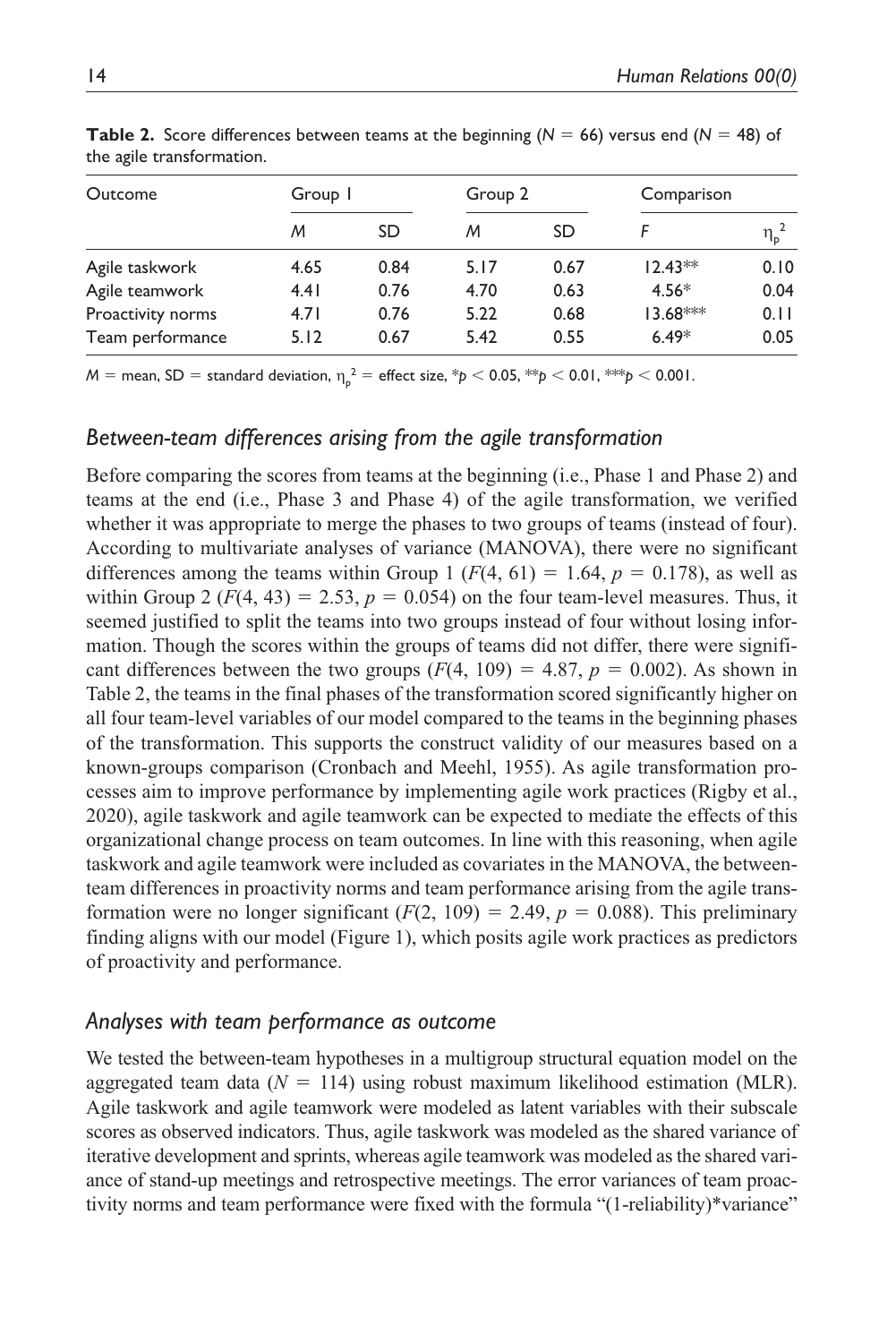|                      | Proactivity norms |           | Team performance |           |
|----------------------|-------------------|-----------|------------------|-----------|
|                      | Group I           | Group 2   | Group I          | Group 2   |
| Agile taskwork       | $0.47***$         | $0.50***$ | 0.14             | 0.16      |
| Agile teamwork       | $0.15*$           | $0.17*$   | $0.20**$         | $0.23***$ |
| Team tenure          | $0.16**$          | $0.22**$  | 0.00             | 0.00      |
| Team size            | $-0.02$           | $-0.02$   | $-0.02$          | $-0.02$   |
| Perceived virtuality | $-0.06$           | $-0.10$   | 0.02             | 0.03      |
| Team type            | 0.09              | 0.11      | $-0.09$          | $-0.13$   |
| Proactivity norms    |                   |           | $0.52***$        | $0.54***$ |
| $R^2$                | 0.33              | 0.43      | 0.48             | 0.62      |

**Table 3.** Standardized multigroup path coefficients of the "constrained mode".

The estimates were derived from the model with equality constraints (loadings, intercepts, regressions) for teams at the beginning (Group 1,  $N = 66$  teams) versus end (Group 2,  $N = 48$  teams) of the agile transformation. Team type is a dummy variable, with  $0 =$  delivery teams and  $1 =$  support teams,  $*p < 0.05$ ,  $**_p < 0.01$ ,  $**_p < 0.001$ .

(see Antonakis et al., 2010). Prior measurement invariance tests indicated that it was justified to force loadings and intercepts to equivalence for the two groups. We fitted models that included team type (i.e., support vs delivery team), team tenure, team size, and perceived team virtuality as control variables. Moreover, we included the direct paths from agile taskwork and agile teamwork to team performance to test the mediation hypotheses.

A model that allowed regression coefficients to vary between teams that were at the beginning ( $N = 66$ ) and teams that were at the end ( $N = 48$ ) of the agile transformation gave an acceptable fit according to a non-significant chi-squared statistic ( $\chi^2 = 68.48$ , d.f. = 52,  $p = 0.062$ , scaling correction factor = 1.17, RMSEA =  $0.081$ , CFI =  $0.921$ ,  $TLI = 0.882$ ). We then constrained all regression coefficients and factor covariances to equivalence between the two groups ( $\chi^2 = 88.75$ , d.f. = 66,  $p = 0.032$ , scaling correction factor = 1.07, RMSEA = 0.080, CFI = 0.900, TLI = 0.882), which fitted the data equally well as the previous "unconstrained model" (Satorra-Bentler  $\Delta \chi^2 = 21.23$ ,  $\Delta d.f.$  $= 14$ ,  $p = 0.096$ ). We base our conclusions on the "constrained model", as this model provides a more parsimonious representation of the hypothesized relationships. The standardized regression coefficients of the "constrained model" are displayed in Table 3. Unstandardized regression coefficients are reported in the text. For completeness we also report coefficients of the "unconstrained model", when paths seemed to differ.

Hypotheses 1a and 1b stated that proactivity norms are predicted by agile taskwork and agile teamwork, respectively. These hypotheses received support, as we found positive relationships of agile taskwork ( $B = 0.57$ ,  $SE = 0.14$ ,  $p < 0.001$ ) and agile teamwork  $(B = 0.18, SE = 0.08, p = 0.034)$  with proactivity norms. In the "unconstrained" model," the path from agile taskwork to proactivity norms was significant for teams at the beginning ( $B = 0.62$ ,  $SE = 0.14$ ,  $p < 0.001$ ) and teams at the end of the transformation ( $B = 0.48$ ,  $SE = 0.19$ ,  $p = 0.011$ ). The path from agile teamwork to proactivity norms was primarily significant for teams at the beginning ( $B = 0.25$ ,  $SE = 0.09$ ,  $p =$ 0.007) but not for teams at the end of the transformation ( $B = 0.13$ ,  $SE = 0.13$ ,  $p =$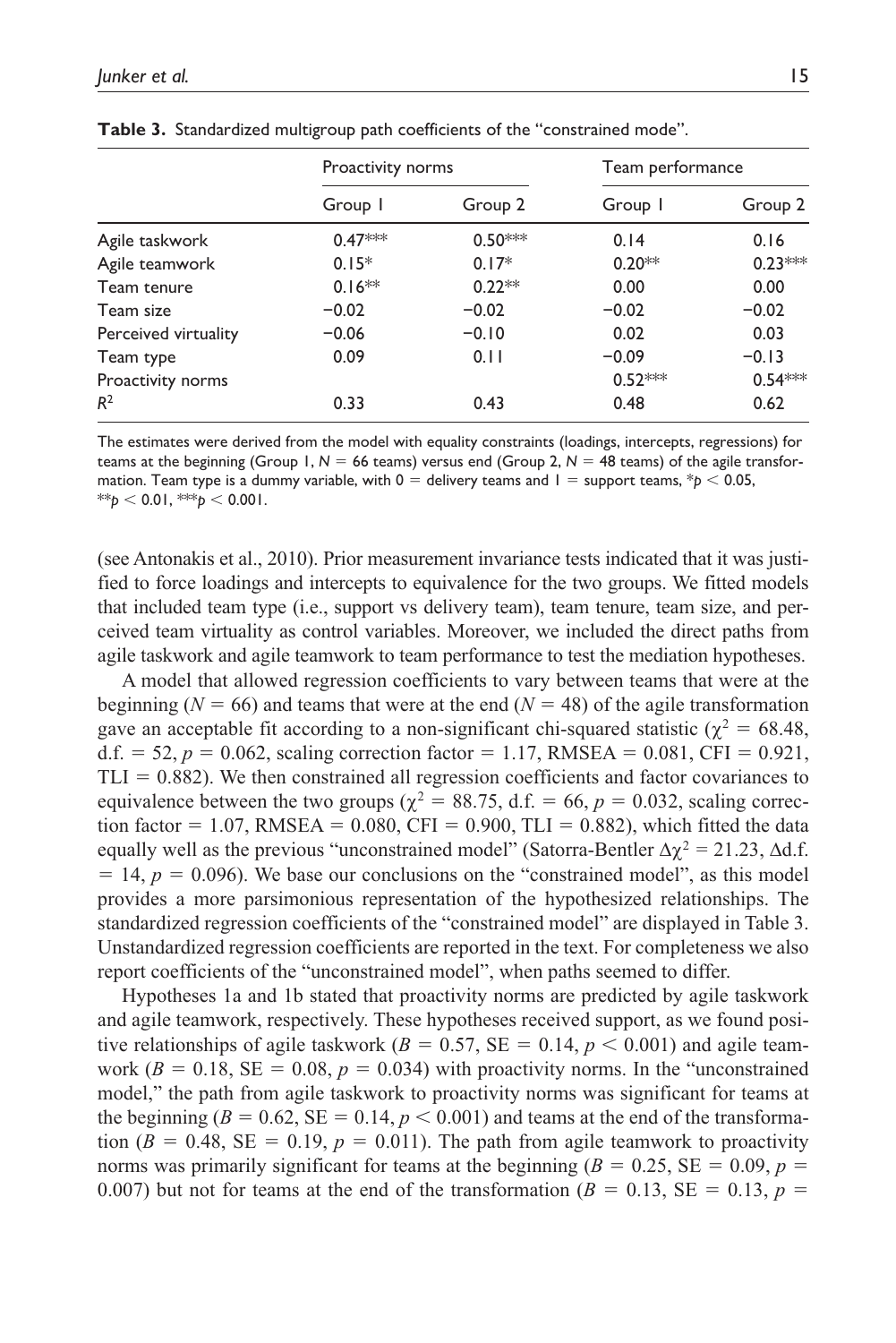0.327) according to the "unconstrained model" (but significant for both groups according to the "constrained model"; see Table 3). Hypothesis 2 stated that proactivity norms relate positively to team performance, which was supported ( $B = 0.59$ ,  $SE = 0.10$ ,  $p \le$ 0.001). Moreover, according to the "unconstrained model", the path from proactivity norms to team performance was significant for both teams at the beginning  $(B = 0.84,$  $SE = 0.18, p < 0.001$  and teams at the end ( $B = 0.55$ ,  $SE = 0.13, p < 0.001$ ) of the transformation.

Hypothesis 3 combined the previous hypotheses and stated that the relationships of (a) agile taskwork and (b) agile teamwork with team performance are mediated by proactivity norms. The direct path from agile taskwork to team performance was no longer significant when controlling for proactivity norms  $(B = 0.19, SE = 0.11, p = 0.087)$ . Moreover, the indirect path from agile taskwork to team performance via proactivity norms was positive and significant ( $B = 0.34$ ,  $SE = 0.09$ ,  $p = 0.001$ ). Thus, Hypothesis 3a was fully supported, as mediation was complete (see Zhao et al., 2010). The paths from agile teamwork to team performance were still significant when controlling for team performance  $(B =$ 0.27,  $SE = 0.09$ ,  $p = 0.004$ ). In addition, the indirect path from agile teamwork to team performance via proactivity norms did not reach conventional levels of significance  $(B =$ 0.11,  $SE = 0.06$ ,  $p = 0.055$ ). Hence, Hypothesis 3b had to be rejected.

### *Analyses with individual performance as outcome*

We tested the cross-level interactions (Hypotheses 4 and 5) following the recommendations of Aguinis et al. (2013). Hence, we centered the within-team predictors job crafting towards strengths/interests and employee intrapreneurship to the team mean, whereas the cross-level moderators agile taskwork, agile teamwork, and proactivity norms were centered to the grand mean. Prior to modeling the cross-level interactions, we tested whether there exists sufficient slope variance that can be explained by the moderators. A likelihood ratio test supported this assumption, as a model with random slopes fitted the data significantly better than a model with fixed slopes ( $\Delta$ –2 log likelihood = 11.26,  $\Delta$ d.f. = 5, *p* = 0.046). The random-slopes coefficients are shown in Model 1 of Table 4. On average across teams, the relationship between individual members' job crafting and their own in-role performance was positive and significant  $(B = 0.23, SE = 0.05, p < 0.001)$ , whereas the relationship between intrapreneurship and in-role performance was not significant when averaged across teams ( $B = 0.03$ ,  $SE = 0.03$ ,  $p = 0.310$ ).

We proceeded with testing Hypothesis 4, which stated that the relationship between proactive behaviors (i.e., job crafting and intrapreneurship) and in-role performance will be stronger in teams with (a) high (vs low) levels of agile taskwork, (b) high (vs low) levels of agile teamwork, or (c) strong (vs weak) proactivity norms. The results for these hypotheses are shown in Models 2–4 of Table 4. Agile taskwork ( $B = 0.07$ , SE = 0.04,  $p = 0.039$ ) and proactivity norms ( $B = 0.10$ ,  $SE = 0.04$ ,  $p = 0.004$ ) had significant crosslevel moderating effects on the within-team relationship between intrapreneurship and in-role performance, but this was not the case for agile teamwork ( $B = 0.05$ ,  $SE = 0.04$ ,  $p = 0.181$ ). None of the cross-level interactions involving job crafting were significant (all  $p > 0.10$ ), which means that the slope variance of the job crafting–performance relationship was left unexplained in our models.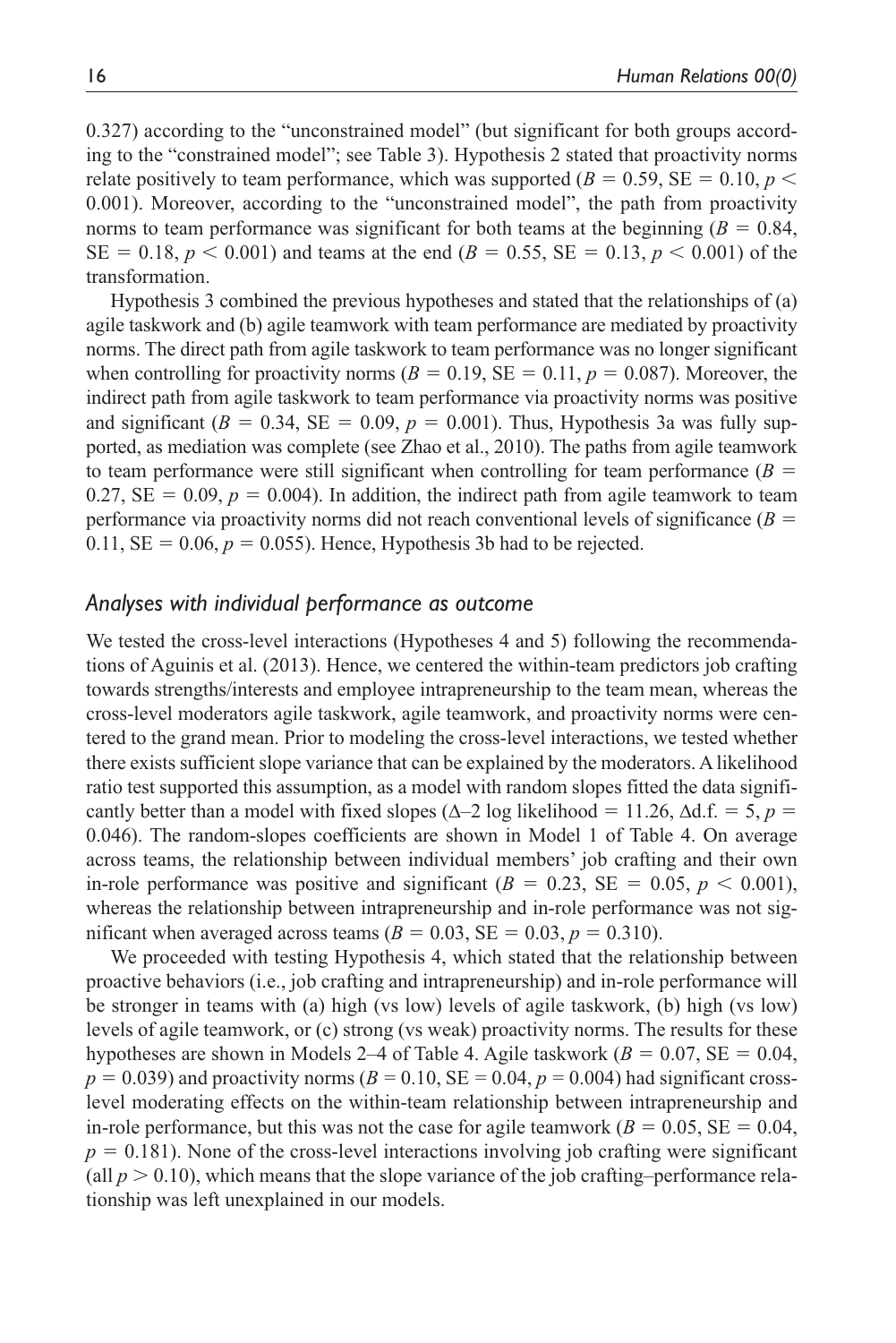| Table 4. Multilevel regressions on in-role performance.                                                                                   |                          |                         |                                  |      |                             |                       |              |                |                 |                                 |
|-------------------------------------------------------------------------------------------------------------------------------------------|--------------------------|-------------------------|----------------------------------|------|-----------------------------|-----------------------|--------------|----------------|-----------------|---------------------------------|
| Model                                                                                                                                     | Model                    |                         | Model 2                          |      | Model 3                     |                       | Model 4      |                | Model 5         |                                 |
|                                                                                                                                           | $\mathbf{a}$             | 55                      | $\mathbf{a}$                     | 55   | $\approx$                   | 55                    | $\mathbf{a}$ | 55             | $\mathbf{a}$    | 55                              |
| Level I: Within teams                                                                                                                     |                          |                         |                                  |      |                             |                       |              |                |                 |                                 |
| Intercept                                                                                                                                 | 5.89***                  |                         | 5.88***                          |      | 5.88***                     | 0.04                  | 5.88***      |                | 5.88***         |                                 |
| rship (EIS)<br>Employee intrapreneu                                                                                                       | 0.03                     | $rac{3}{6}$ $rac{3}{6}$ | 0.03                             |      | 0.03                        | 0.03                  | 0.03         | 0.03           | 0.02            | 3. 3. 3.<br>3. 3. 3.            |
| Job crafting (JC)                                                                                                                         | $0.23***$                | 0.05                    | $0.23***$                        |      | $0.23***$                   | 0.05                  | $0.23***$    | 0.05           | $0.23***$       |                                 |
| Level 2: Between teams                                                                                                                    |                          |                         |                                  |      |                             |                       |              |                |                 |                                 |
| Agile taskwork                                                                                                                            |                          |                         |                                  |      |                             |                       |              |                |                 |                                 |
| Agile teamwork                                                                                                                            | $-0.02$<br>0.01<br>0.10* | 3 3 3<br>3 3 3<br>0 0   | $rac{4}{0.01}$<br>$rac{6}{0.01}$ |      | $0.02$<br>$0.006$<br>$0.06$ | 8<br>2<br>2<br>2<br>2 | $-0.01$      | 3 3 3<br>0 0 0 | 0.03            | 5<br>5<br>5<br>5<br>5<br>5<br>5 |
| Proactivity norms                                                                                                                         |                          |                         |                                  |      |                             | 0.04                  | 0.08         |                | $0.08*$         |                                 |
| Cross-level interactions                                                                                                                  |                          |                         |                                  |      |                             |                       |              |                |                 |                                 |
| EIS*Agile taskwork                                                                                                                        |                          |                         | $0.07*$                          |      |                             |                       |              |                |                 |                                 |
| JC*Agile taskwork                                                                                                                         |                          |                         | 0.06                             | 0.05 |                             |                       |              |                | 0.03            | 0.06                            |
| EIS*Agile teamwork                                                                                                                        |                          |                         |                                  |      | 0.05                        | 0.04                  |              |                |                 |                                 |
| JC*Agile teamwork                                                                                                                         |                          |                         |                                  |      |                             | 0.05                  |              |                |                 |                                 |
| EIS*Proactivity norms                                                                                                                     |                          |                         |                                  |      |                             |                       | $0.10**$     |                | $0.08*$         |                                 |
| JC*Proactivity norms                                                                                                                      |                          |                         |                                  |      |                             |                       | 0.00         | 0.05           | $-0.04$         | 0.06                            |
| Additional information                                                                                                                    |                          |                         |                                  |      |                             |                       |              |                |                 |                                 |
| $\frac{0}{4}$                                                                                                                             | 974.61                   |                         | 970.61                           |      | 973.22                      |                       | 969.29       |                | 970.35          |                                 |
| -2 log likelihood                                                                                                                         | 474.30                   |                         | 470.31                           |      | 471.61                      |                       | 469.65       |                | 468.17<br>17.00 |                                 |
| Degrees of freedom                                                                                                                        | 13.00                    |                         | 15.00                            |      | 15.00                       |                       | 15.00        |                |                 |                                 |
| AIC = Akaike information criterion, B = unstandardized regression coefficients, SE = standard error, *p < 0.05, **p < 0.01, ***p < 0.001. |                          |                         |                                  |      |                             |                       |              |                |                 |                                 |

*Junker et al.* 17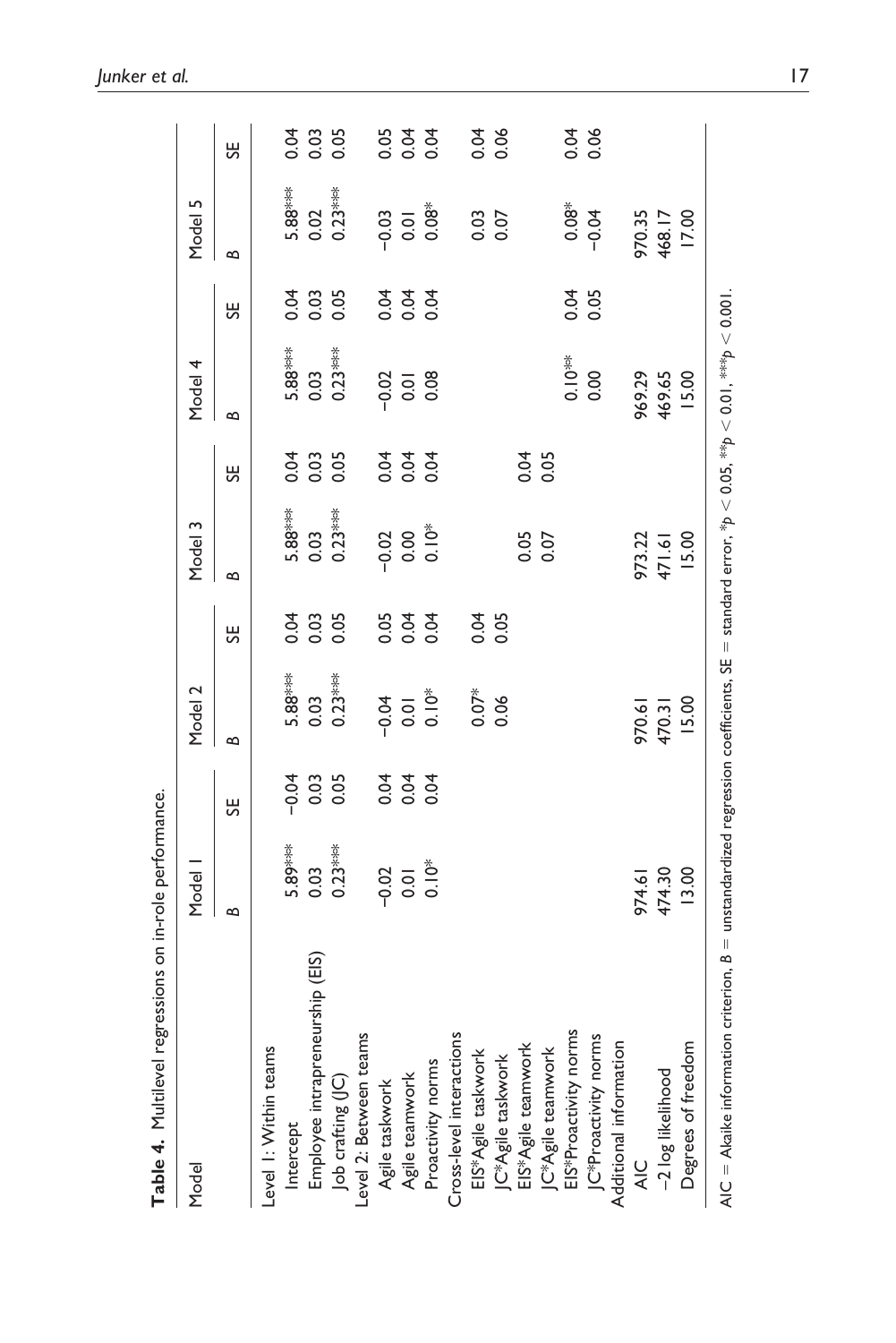### Agile taskwork as cross-level moderator





**Figure 2.** Relationships between intrapreneurship and in-role performance in teams high (vs low) on agile taskwork (left) and proactivity norms (right).

Within-team relationship between employee intrapreneurship and in-role performance in teams 1 SD below the grand mean of the moderator (continuous line) and in teams 1 SD above the grand mean of the moderator (dashed line).

We then plotted the relationships between intrapreneurship and in-role performance for teams high (vs low) on agile taskwork or proactivity norms, which revealed a similar pattern (see Figure 2). According to simple-slopes tests, the relationship between intrapreneurship and in-role performance was positive and significant in teams high (i.e.,  $+1$ ) SD) on agile taskwork  $(B = 0.10, z = 2.09, p = 0.037)$  or in teams high (i.e., +1 SD) on proactivity norms ( $B = 0.13$ ,  $z = 2.65$ ,  $p = 0.008$ ). In contrast, this relationship was non-significant or even slightly negative in teams low (i.e.,  $-1$  SD) on agile taskwork (*B* = −0.05, *z* = −0.96, *p* = 0.336) or in teams low (i.e., −1 SD) on proactivity norms  $(B = -0.07, z = -1.60, p = 0.110)$ . These findings supported Hypotheses 4a and 4c, and the lack of cross-level interactions with agile teamwork implies that Hypothesis 4b must be rejected.

Finally, Hypothesis 5 stated that proactivity norms account for the cross-level moderating effect of (a) agile taskwork and (b) agile teamwork on the within-team relationship between proactive behavior and in-role performance. Owing to the previous results (i.e., Model 3 in Table 4), Hypothesis 5b had to be rejected because agile teamwork did not have a significant cross-level moderating effect. The results shown in Model 5 of Table 4 align with Hypothesis 5a, as the cross-level moderating effect of agile taskwork became non-significant ( $B = 0.03$ ,  $SE = 0.05$ ,  $p = 0.413$ ) after accounting for the cross-level moderating effect of proactivity norms ( $B = 0.08$ ,  $SE = 0.04$ ,  $p = 0.040$ ). To provide a full test of Hypothesis 5a, we calculated the indirect effect of agile taskwork in moderating the within-team relationship between intrapreneurship and in-role performance via proactivity norms, as the product term of the path from agile taskwork to proactivity norms (see previous SEM results:  $B = 0.57$ , SE = 0.14) and the cross-level moderating effect of proactivity norms ( $B = 0.08$ ,  $SE = 0.04$ ) using a Monte Carlo simulation with 20,000 repetitions (Preacher and Selig, 2012). This approach is similar to how mediated moderation has been tested by Grant and Berry (2011). The 95% confidence interval (CI)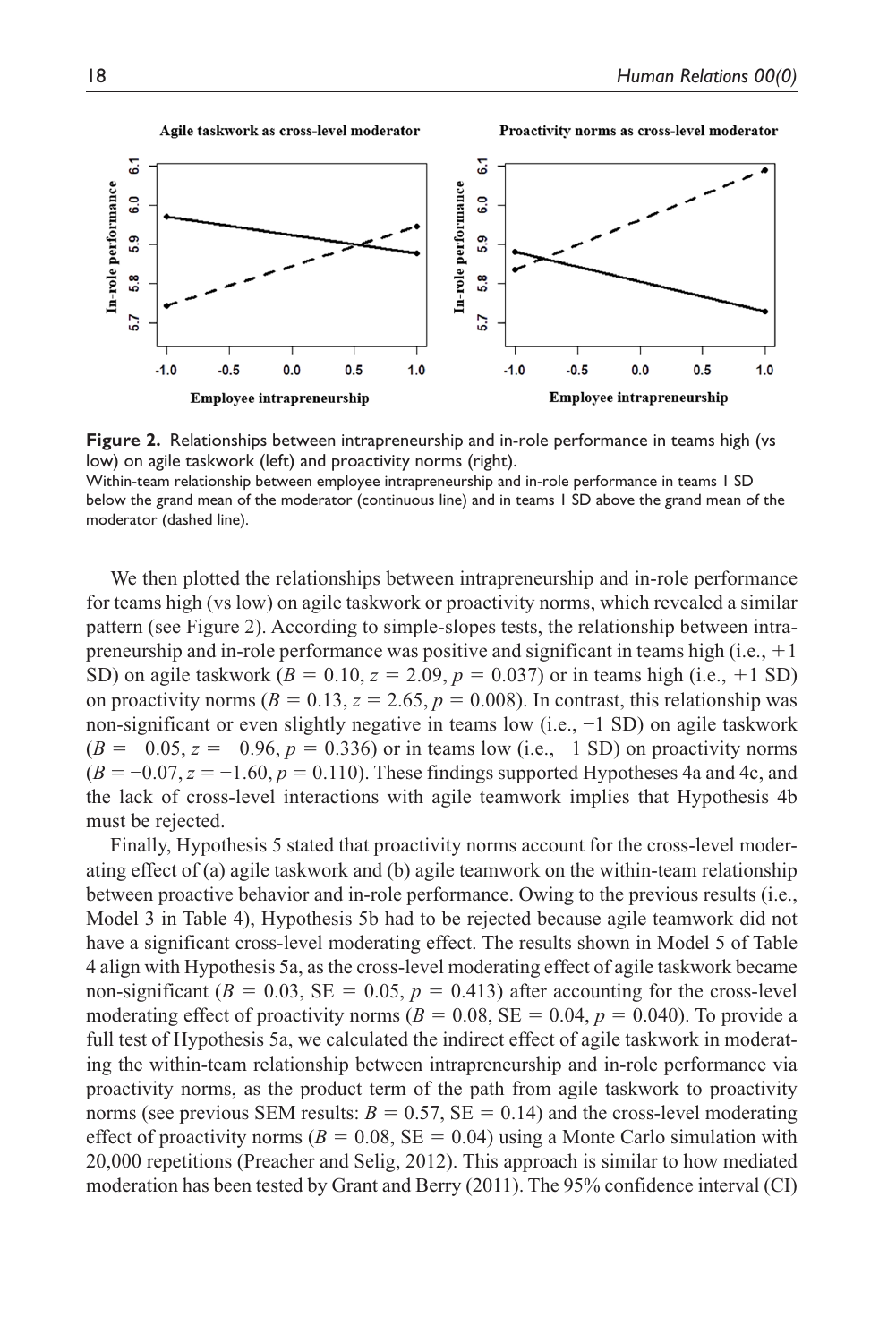of the product-term estimate did not include zero (95% CI [0.0001 to 0.1034]). Thus, through a positive relationship with proactivity norms, agile taskwork seems to increase the likelihood that team members benefit from intrapreneurship in terms of in-role performance. This finding aligns with Hypothesis 5a.

# *Addressing endogeneity concerns*

Our data only allow for making statements about potential (causal) relationships, if agile taskwork and agile teamwork are truly exogenous (i.e., vary randomly and are uncorrelated with omitted causes; Antonakis et al., 2010). Therefore, we feel the need to reflect on the steps we took to address potential sources of endogeneity (i.e., when predictors correlate with the error term of the model). The multigroup SEM analysis may have helped to reduce concerns regarding common-cause bias resulting from the agile transformation, as the hypothesized relationships were significant in both groups of teams. Thus, it seems unlikely that the observed relationships were merely owing to some other changes that went along with the agile transformation (e.g., the new formation of teams). To rule out the reverse possibility that the pace with which the teams went through the phases of transformation is caused by the variables in our model (i.e., Berkson's paradox), we fitted the model without controlling for the agile transformation (i.e., regular SEM). Results remained unchanged, as agile taskwork related positively to proactivity norms  $(B = 0.61, SE = 0.11, p < 0.001)$  and indirectly to team performance  $(B = 0.38,$  $SE = 0.10, p < 0.001$ ). Agile teamwork again related positively to proactivity norms (*B*)  $= 0.20$ , SE  $= 0.08$ ,  $p = 0.011$ ), and this time also had a significant indirect path with team performance  $(B = 0.12, SE = 0.06, p = 0.032)$ . Thus, the observed relationships are unlikely to be owing to collider bias or Berkson's paradox introduced by "over-controlling" for the differences arising from the agile transformation (see Elwert and Winship, 2014). Finally, our known-groups comparisons showed that teams in a more advanced phase of the agile transformation had higher scores on agile work practices, proactivity norms, and team performance (see Table 2). The MANOVA results further implied that agile work practices mediate the relationships between the agile transformation dummy variable and the outcomes, in line with our model. This suggests that our main findings are robust to potential threats to the exogeneity assumption (e.g., common method bias; Podsakoff et al., 2012).

# *Additional analyses with descriptive proactivity norms*

Our measure of proactivity norms mainly captured *injunctive* norms as the items referred to the degree to which proactive behavior was actively encouraged by the team (see Ehrhart and Naumann, 2004). When aggregated to the team level, our measures of job crafting and intrapreneurship may be seen as indicators of *descriptive* proactivity norms (i.e., typical behavior in the team), and may be used to further test the robustness of our findings. A similar approach to measuring norms has been used in the study of Bommer et al. (2003), which investigated group-OCB norms using individual-level measures of organizational citizenship behavior. We used Model 4 in PROCESS (Hayes, 2017) to retest the between-team hypotheses (aggregated data) with descriptive proactivity norms as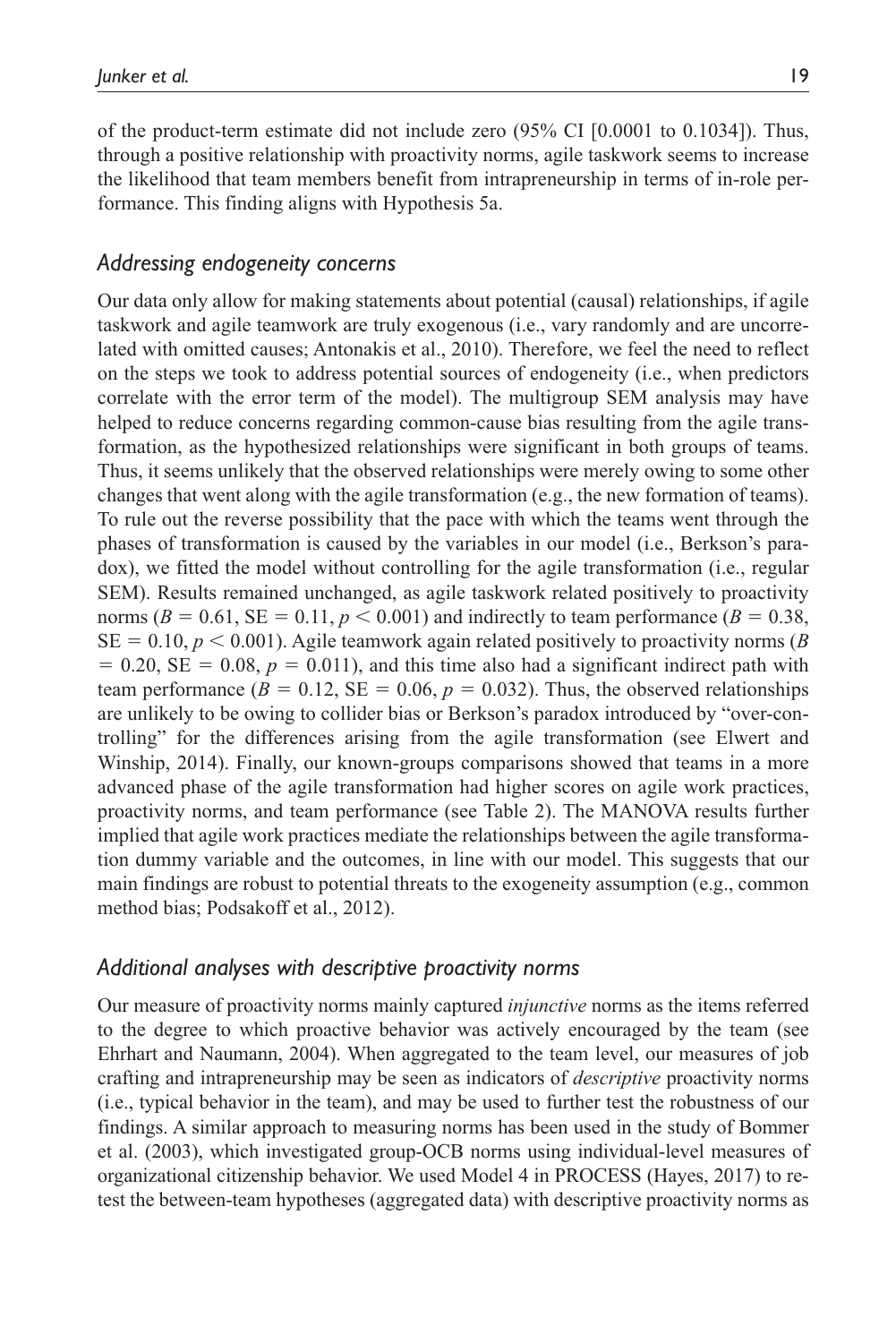the mediator. When controlling for agile teamwork, agile taskwork related indirectly to team performance via aggregated job crafting (95% bootstrap-CI [0.0399 to 0.1714]), and in a separate model agile taskwork also related indirectly to team performance via aggregated intrapreneurship (95% bootstrap-CI [0.0172 to 0.1377]). When controlling for agile taskwork, none of the indirect paths from agile teamwork to team performance was significant, either in models with job crafting (95% bootstrap-CI [−0.0788 to 0.0379]) or in models with intrapreneurship as mediators (95% bootstrap-CI [−0.0689 to 0.0348]). Thus, Hypotheses 1a, 2, and 3a were replicated when using measures of *descriptive* proactivity norms, whereas Hypotheses 1b and 3b were not supported in analyses with these measures. We also tested whether descriptive proactivity norms had a similar cross-level moderating effect on the within-team relationship between employee intrapreneurship and in-role performance. Similar interactions as shown in Figure 2 were found when aggregated job crafting ( $B = 0.10$ ,  $SE = 0.03$ ,  $p = 0.005$ ) or aggregated intrapreneurship ( $B = 0.01$ ) 0.08,  $SE = 0.04$ ,  $p = 0.028$ ) were used as cross-level moderators. Taken together, these supplementary analyses further supported the robustness of our findings.

# **Discussion**

The present study set out to introduce the concept of agile work practices and to test a model that integrates this new concept with the literature on work teams and employee proactivity. We conceptualized agile work practices according to the established taskwork–teamwork distinction from the team literature (e.g., Fisher, 2014; Marks et al., 2001), and examined the relationships between these practices and performance both at the team level and at the individual level through the lens of the emerging proactivity literature (Cai et al., 2019; Parker et al., 2019). Thereby, our study addresses the calls of Niederman et al. (2018) to provide a theoretical foundation for research on agile teams across levels of analyses. In addition to developing and testing a model of proactivity and performance in agile teams, the novelty of our study lies in the unique multilevel research setting with individuals nested in teams, and teams nested in different phases of an agile transformation process. The research setting enabled known-groups comparisons (Cronbach and Meehl, 1955), showing that teams in the more advanced phases of the agile transformation scored significantly higher on agile taskwork, agile teamwork, proactivity norms, and team performance than teams that were in the beginning phases of this change process. Agile transformation explained differences in the mean levels of the variables in our model; the relationships between agile work practices and outcomes were similar in the two groups of teams. In other words, it seems unlikely that the observed relationships were merely owing to other changes that went along with the transformation, such as the new formation teams. In the following, we discuss the implications of our findings for the literature on teams and proactive behavior.

# *Theoretical implications*

Agile taskwork entails that products are built in an iterative development process (So, 2010) and that tasks are planned in short work cycles or sprints (Liu et al., 2019). In the present study, agile taskwork related positively to team performance via proactivity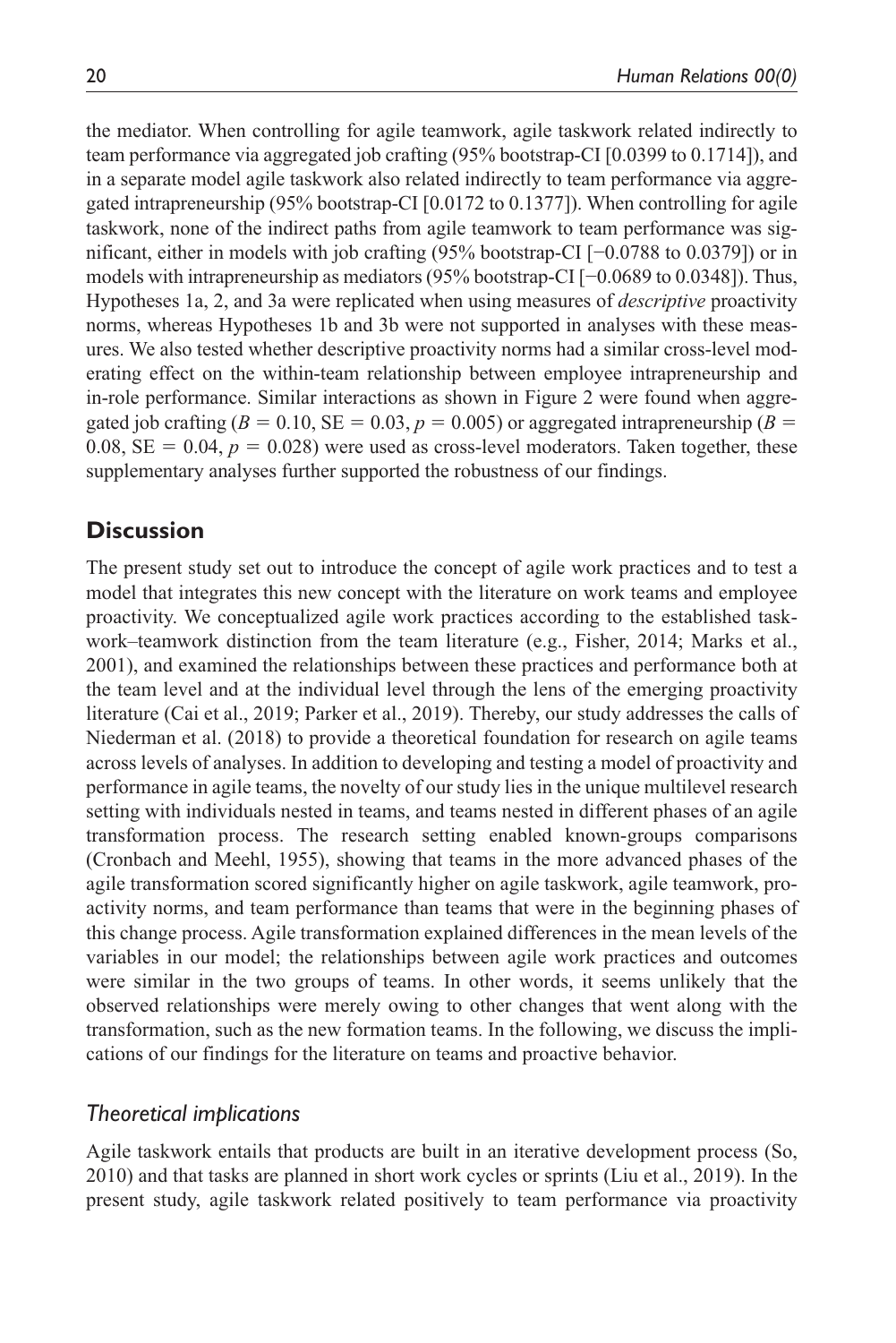norms—both in teams that were at the beginning and in teams that were at the end of the agile transformation. Agile taskwork also appeared to increase the likelihood that team members benefited from proactive behavior (i.e., employee intrapreneurship; Gawke et al., 2019) in terms of in-role performance, via the positive relationship with proactivity norms. It appears that in teams practicing agile taskwork, team members benefited more from engaging in risky proactive behaviors—such as intrapreneurship—because these teams have social norms in place, which signal that proactivity fits with the demands of the work environment (see Parker et al., 2019). As shown in the additional analyses, the indirect relationships between agile taskwork and performance via proactivity norms were present irrespective of whether we used measures of *injunctive* norms (e.g., "Team members *encourage* each other to take initiative") or measures of *descriptive* norms (i.e., aggregated individual proactive behavior; see Bommer et al., 2003). Thus, the iterativeand goal-driven nature of agile taskwork seems to motivate team members to (a) encourage each other to be proactive, and (b) engage in a broad variety of different proactive behaviors (i.e., job crafting and intrapreneurship).

Agile teamwork primarily happens in the context of daily stand-up (Stray et al., 2020) and monthly retrospective meetings (Andriyani et al., 2017). In the present study, agile teamwork related positively to injunctive proactivity norms (but not to descriptive proactivity norms; see supplementary analyses), and the relationships of agile teamwork with performance were not mediated by proactivity norms. This points to an incomplete theoretical framework (see Zhao et al., 2010), and may imply that there are additional mechanisms through which agile teamwork affects performance. Alternatively, this may have something to do with the specific organizational context and the agile transformation. As indicated by the results of the "unconstrained" multigroup model, agile teamwork may have primarily helped teams at the beginning of the transformation to establish proactivity norms. This explanation would align with Tuckman's well-known model of team development (Tuckman, 1965). Accordingly, stand-up and retrospective meetings may help teams that are in the "forming" phases of team development to explicate norms that guide proactive behaviors. In more mature teams, the effects of agile teamwork on performance may be better explained with team processes such as information sharing (Mesmer-Magnus and DeChurch, 2009) or goal monitoring (Rapp et al., 2014). Perhaps such team processes, rather than proactivity norms as we hypothesized, account for the direct path from agile teamwork to team performance, which was mainly present among the teams in the advanced phases of the transformation.

With our theoretical model and the empirical findings, the present study also contributes more broadly to research on proactivity in teams which, as noted by Cai et al. (2019), is much less developed compared to individual-level proactivity research. Conceptually, we formulated a theory on the emergence of proactivity in teams by combining elements of the proactive motivation model (Parker et al., 2010) with social influence perspectives (Ehrhart and Naumann, 2004; Salancik and Pfeffer, 1978). Empirically, we found that contextual variables such as agile work practices not only relate positively to *injunctive* proactivity norms, but also to the average proactive behavior or *descriptive* proactivity norms in teams. Future research may further delineate the exact motivational mechanisms behind these relationships by including measures of specific "can-do", "reasonto", and "energized-to" motivators, as proposed by the proactive motivation model.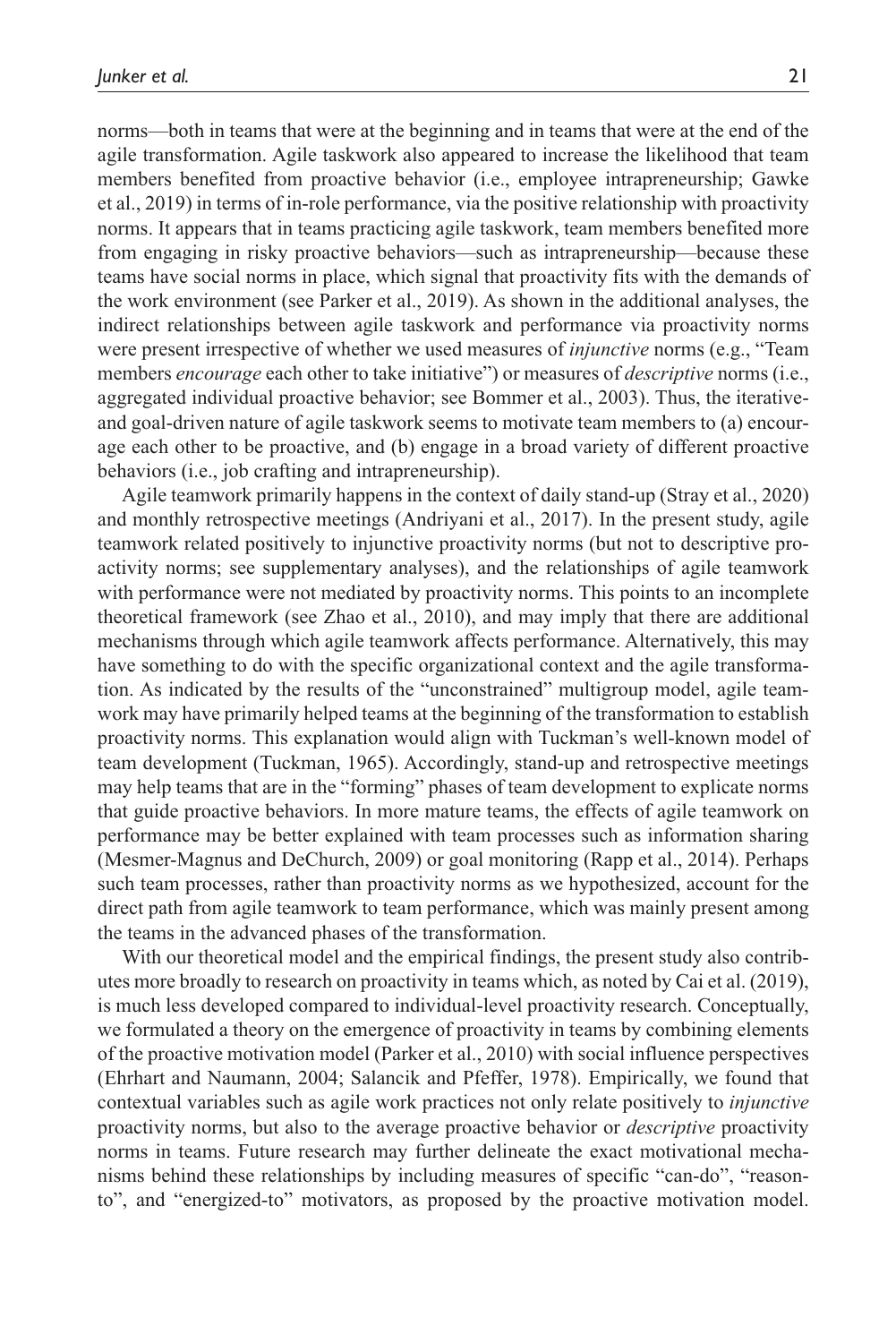Additionally, ethnographic research may further describe the social influence mechanisms that determine proactivity in (agile) teams, such as behavioral modeling (e.g., Bakker et al., 2016) and concertive control (e.g., Barker, 1993).

To our knowledge, we are among the first to examine cross-level moderators of the within-team relationship between proactivity and in-role performance (for a recent similar analysis, see Wang et al., 2020). Thereby, we demonstrated a way to empirically test the "wise proactivity" hypothesis introduced by Parker et al. (2019). We found that, whereas job crafting towards strengths/interests related positively to in-role performance across teams, the relationship between employee intrapreneurship and in-role performance was highly contingent on the team context. As can be seen in Figure 2, an individual employee's intrapreneurship behavior is particularly beneficial for in-role performance in teams that frequently use agile taskwork (i.e., teams that work iteratively and plan tasks in sprints) and in teams that expect members to be proactive (i.e., teams with strong proactivity norms). In such teams, the proactive behaviors of intrapreneurial team members (e.g., changing procedures, services, or products) are in sync with the taskwork activities of the team and with the prevailing norm regarding personal initiative. In contrast, in teams that rarely use agile taskwork and in which the norm is to be less proactive, intrapreneurship may be seen as a deviant and perhaps risky behavior that may not be fully appreciated by the rest of the team. Moreover, in such teams, individual employees who exhibit intrapreneurship behavior may receive only limited support for their new initiatives and may be hindered in their drive to innovate.

Extrapolating from the cross-level interactions may offer important practical implications for (proactivity) interventions in agile organizations. Accordingly, the job crafting interventions introduced by Kooij et al. (2017) may be beneficial for team members' in-role performance in any kind of team. In teams that are strongly practicing agile taskwork, interventions may additionally emphasize intrapreneurship behaviors (e.g., boundary spanning, venture creation, and so forth; see Gawke et al., 2019) to enhance team members' in-role performance. Furthermore, our findings suggest that organizations benefit most from proactivity when favorable team norms have been established and when proactivity is enacted in a manner that fits with the work context. Therefore, we recommend agile organizations to communicate that proactive behaviors are supported and necessary to make "agile" work.

### *Limitations and future research*

Despite the promising empirical findings, our study does not come without limitations. Although we tried our best to address potential endogeneity threats such as commoncause bias, collider bias, and common method bias, the possibility of these threats to validity cannot be fully ruled out with our cross-sectional data. Therefore, further longitudinal and experimental studies are necessary to reach firm conclusions regarding causality. Similarly, as we relied on employee ratings of team and individual performances, we were not able to fully rule out possible ratee effects that could have affected the relationships with these outcome variables. Although there are also known limitations to observer ratings (see Conway and Lance, 2010), future research may complement selfreports with ratings provided by team leaders to enable a full view on job performance in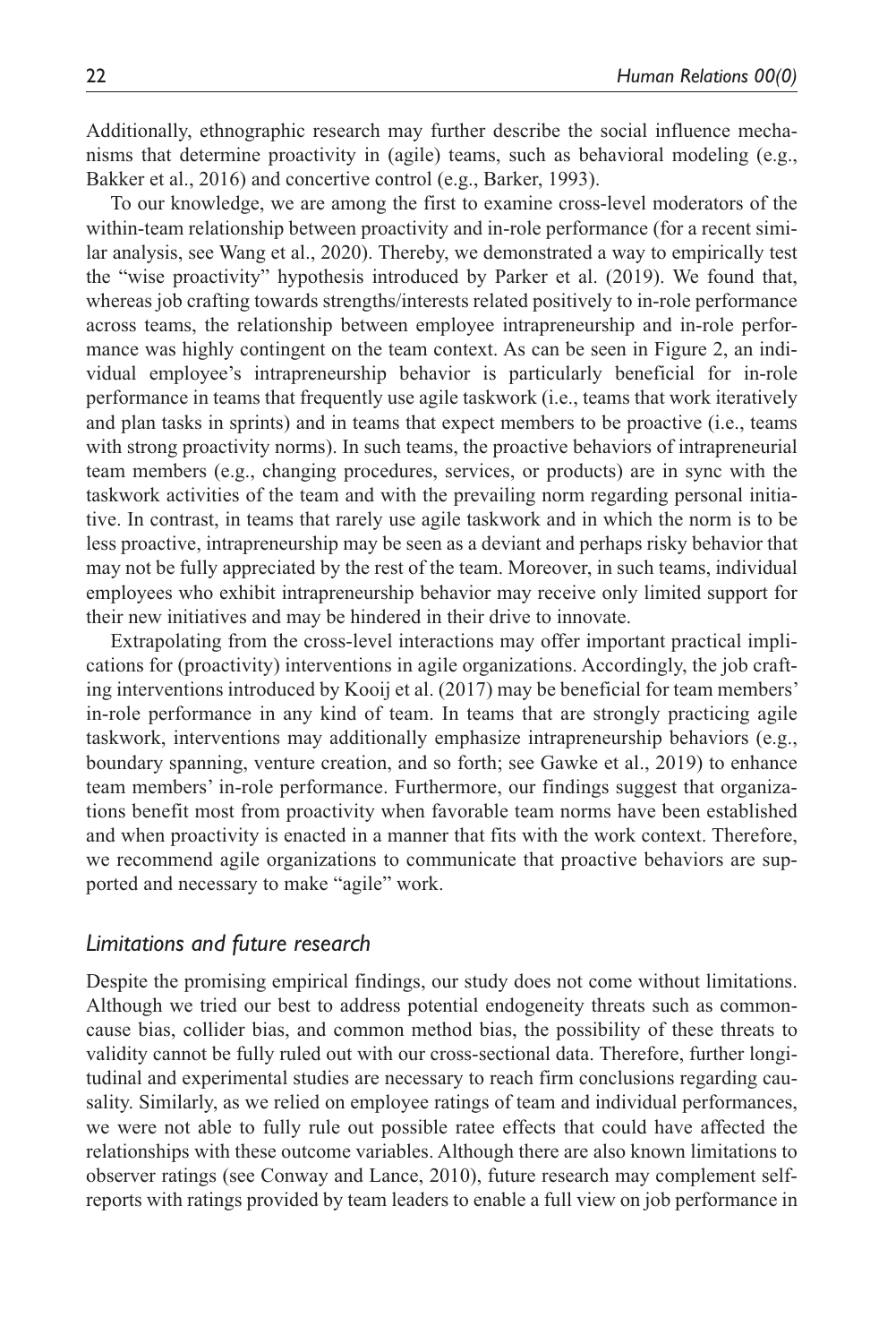agile teams. In addition, future research may provide a conceptual replication of our model with more general measures of proactive behavior (e.g., measures of Griffin et al., 2007) or proactive behaviors that are specific to the teamwork context (e.g., speaking up; Edmondson, 1999). Perhaps the proposed cross-level moderation effect of agile teamwork can be demonstrated only with teamwork-specific proactive behaviors.

Lastly, it is not clear whether our findings generalize to other populations of employees and teams. The context of our study given by the agile transformation of a large German transport and logistics company was rather unique. Most of the participants were IT professionals, male, and highly educated. We cannot ascertain that our findings apply equally to other occupational groups and teams with fewer task interdependencies. Future research may try to replicate our findings among teams from different organizations and examine in which contexts agile work practices are more likely to produce positive outcomes for teams and individuals. More research is also needed to examine whether the relationships between agile work practices and performance hold among virtual teams, given the recent developments around the COVID-19 pandemic (Kniffin et al., 2021). The data for this study were collected before the pandemic, and less than 10% of the participants indicated that their team worked "mostly virtually", which provided limited statistical power to test whether virtuality moderated the relationships between agile work practices and team outcomes.

# **Conclusion**

With the present study, we aimed to provide a theoretical basis for agile working, by drawing from the taskwork–teamwork distinction (Fisher, 2014), and by investigating relationships with proactivity and performance at the team level and the individual level (Cai et al., 2019; Parker et al., 2019). Our multilevel model of agile working delineates how agile work practices generate proactivity norms in teams, which positively influence team performance and facilitate the effectiveness of individual employees' proactive behaviors. Consistent empirical support was found for the paths from agile taskwork to performance via proactivity, but evidence for these paths with agile teamwork was mixed.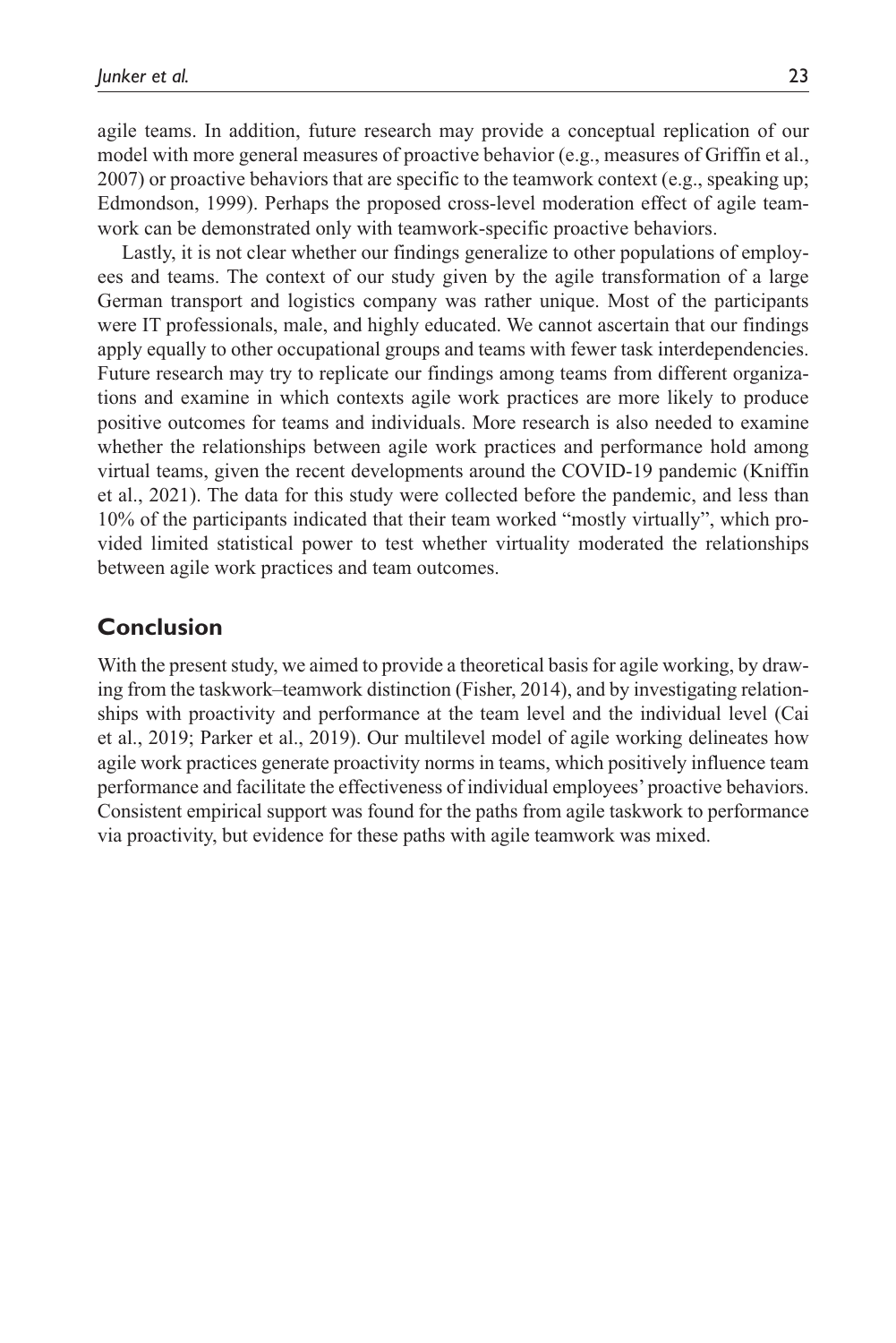|                             |                                                                       | UŪ<br>⊇ | Lwg  | Σ    | S              | $\lambda_{\rm within}$ | $\lambda_{\rm between}$ | 2nd $\lambda_{\text{within}}$ | 2nd $\lambda_{\text{between}}$ |
|-----------------------------|-----------------------------------------------------------------------|---------|------|------|----------------|------------------------|-------------------------|-------------------------------|--------------------------------|
| Agile taskwork <sup>a</sup> | Iterative development ( $\alpha = 0.82$ )                             |         |      |      |                |                        |                         |                               |                                |
|                             | We develop a prototype/pilot before layering out plans.               | 0.25    | 0.75 | 4.24 | $-0.06$        | 0.53                   | 0.79                    | $0.71***$                     | $0.78***$                      |
|                             | We experiment with different ideas before settling on an approach.    | 0.17    | 0.73 | 4.33 | 0.85           | 0.55                   | 00.1                    |                               |                                |
|                             | We quickly adapt our approach to changing requirements.               | 0.19    | 0.69 | 5.27 | 0.85           | 0.54                   | 0.97                    |                               |                                |
|                             | We refine our initial ideas successively.                             | 0.22    | 0.83 | 5.10 | 0.73           | 0.58                   | 0.95                    |                               |                                |
|                             | $= 0.95$<br>Sprints (a                                                |         |      |      |                |                        |                         |                               |                                |
|                             | We limit the duration of our work cycles to less than I month.        | 0.51    | 0.80 | 5.22 | $\overline{4}$ | 0.56                   | 0.97                    | $0.70***$                     | $0.90***$                      |
|                             | We try to reduce uncertainties by keeping work cycles short.          | 0.35    | 0.73 | 4.92 | $\frac{3}{2}$  | 0.83                   | 0.99                    |                               |                                |
|                             | We try to increase flexibility by keeping work cycles short.          | 0.35    | 0.71 | 4.93 | 0.08           | 0.88                   | 0.99                    |                               |                                |
|                             | our work activities in short sequences (sprints)<br>We plan           | 0.37    | 0.75 | 4.94 | $\frac{1}{2}$  | 0.76                   | 0.99                    |                               |                                |
| Agile teamwork <sup>b</sup> | meeting ( $\alpha = 0.93$ )<br>Stand-up                               |         |      |      |                |                        |                         |                               |                                |
|                             | a short meeting to discuss new developments in our tasks.<br>We have  | 0.33    | 0.88 | 5.76 | 1.03           | 0.56                   | 00.1                    | $0.39**$                      | $0.71***$                      |
|                             | a short meeting to discuss impediments that hinder us from<br>We have | 0.40    | 0.95 | 6.06 | 1.04           | 0.82                   | 0.99                    |                               |                                |
|                             | completing tasks.                                                     |         |      |      |                |                        |                         |                               |                                |
|                             | a short meeting to monitor the progress of our work.<br>We have       | 0.32    | 0.75 | 5.61 | 0.08           | 0.64                   | 0.93                    |                               |                                |
|                             | a short meeting to talk about difficulties in our tasks.<br>We have   | 0.33    | 0.92 | 5.91 | 1.04           | 0.83                   | 0.99                    |                               |                                |
|                             | Retrospective meeting $(\alpha = 0.91)$                               |         |      |      |                |                        |                         |                               |                                |
|                             | We take our time to appreciate each other for our efforts.            | 0.23    | 0.75 | 3.10 | 0.93           | 0.66                   | 0.82                    | $0.52***$                     | $0.98***$                      |
|                             | We take our time to talk about what went well in the team.            | 0.29    | 0.90 | 3.32 | 0.76           | 0.79                   | 0.98                    |                               |                                |
|                             | We take our time to discuss about our work processes.                 | 0.22    | 0.84 | 3.24 | 0.74           | 0.74                   | 0.99                    |                               |                                |
|                             | We take our time to critically reflect on our work activities         | 0.26    | 0.75 | 3.20 | 0.78           | 0.76                   | 0.95                    |                               |                                |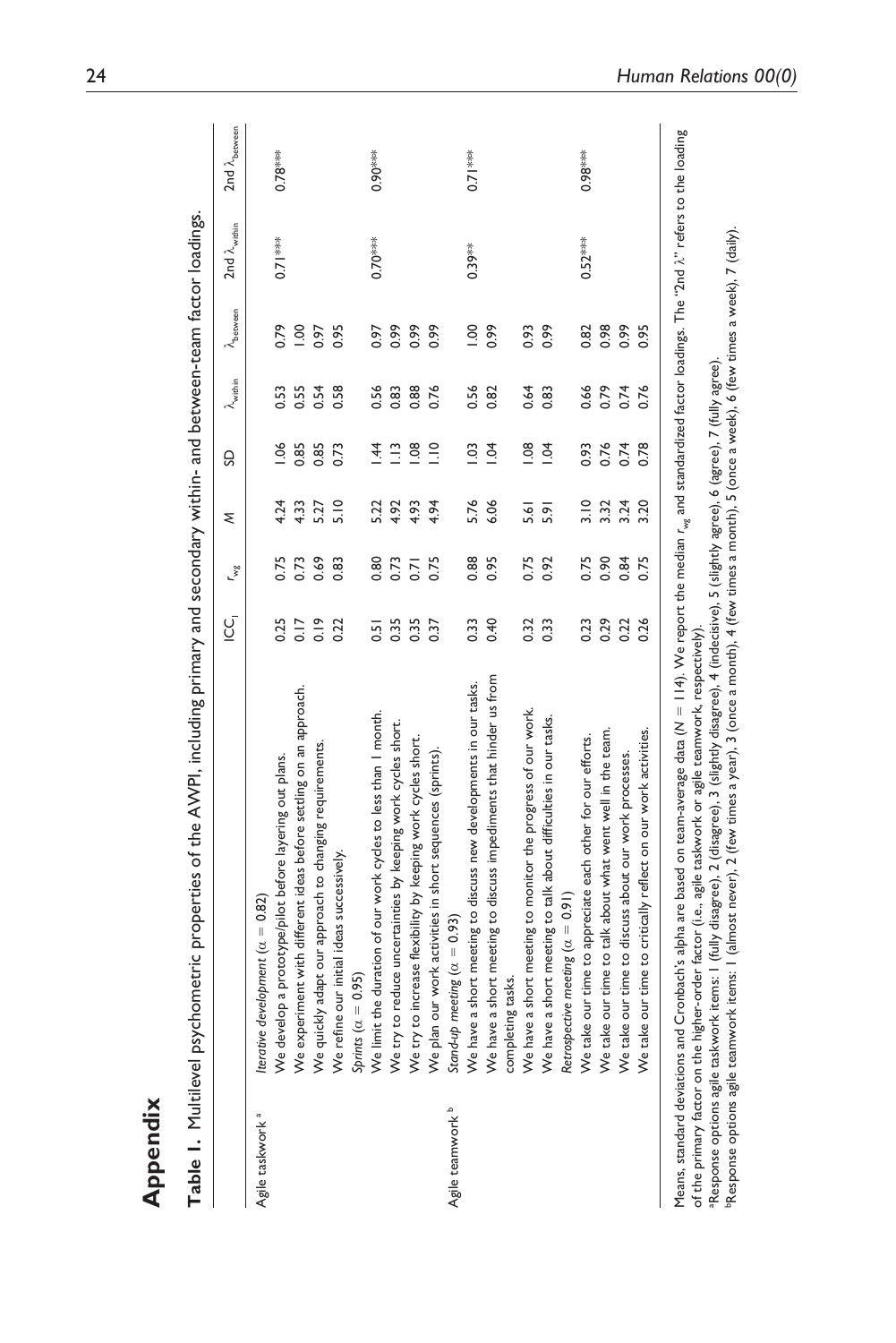### **Acknowledgements**

We thank the Associate Editor Yasin Rofcanin and three anonymous reviewers for their constructive feedback and suggestions.

### **Funding**

The authors received no financial support for the research, authorship, and/or publication of this article.

### **ORCID iD**

Tom L Junker  $\Box$  <https://orcid.org/0000-0001-5293-425X>

### **References**

- Aguinis H, Gottfredson RK and Culpepper SA (2013) Best-practice recommendations for estimating cross-level interaction effects using multilevel modeling. *Journal of Management* 39(6): 1490–1528.
- Anderson DJ (2010) *Kanban: Successful Evolutionary Change for Your Technology Business*. Sequim, Washington: Blue Hole Press.
- Andriyani Y, Hoda R and Amor R (2017) Reflection in agile retrospectives. *International Conference on Agile Software Development*, Cologne, Germany, 22–27 May 2017. Cham, Switzerland: Springer, 3–19.
- Antonakis J, Bendahan S, Jacquart P, et al. (2010) On making causal claims: A review and recommendations. *The Leadership Quarterly* 21(6): 1086–1120.
- Baer M and Frese M (2003) Innovation is not enough: Climates for initiative and psychological safety, process innovations, and firm performance. *Journal of Organizational Behavior* 24(1): 45–68.
- Bakker AB, Rodríguez-Muñoz A and Sanz Vergel AI (2016) Modelling job crafting behaviours: Implications for work engagement. *Human Relations* 69(1): 169–189.
- Barker JR (1993) Tightening the iron cage: Concertive control in teams. *Administrative Science Quarterly* 38(3): 408–437.
- Beck K, Beedle M, van Bennekum A, et al. (2001) *Manifesto for Agile Software Development*. Available at: <www.agilemanifesto.org>(accessed 23 January 2019).
- Belschak FD and Den Hartog DN (2010) Pro-self, prosocial, and pro-organizational foci of proactive behaviour: Differential antecedents and consequences. *Journal of Occupational and Organizational Psychology* 83(2): 475–498.
- Bernstein E, Bunch J, Canner N, et al. (2016) Beyond the holacracy hype. *Harvard Business Review* 94: 38–49.
- Blanka C (2019) An individual-level perspective on intrapreneurship: A review and ways forward. *Review of Managerial Science* 13: 919–961.
- Bliese P (2013) *Multilevel Modeling in R (2.5)*. Available at: [http://rsync.udc.es/CRAN/doc/con](http://rsync.udc.es/CRAN/doc/contrib/Bliese_Multilevel.pdf)[trib/Bliese\\_Multilevel.pdf](http://rsync.udc.es/CRAN/doc/contrib/Bliese_Multilevel.pdf) (accessed 12 November 2020).
- Bommer WH, Miles EW and Grover SL (2003) Does one good turn deserve another? Coworker influences on employee citizenship. *Journal of Organizational Behavior* 24(2): 181–196.
- Cai Z, Parker SK, Chen Z, et al. (2019) How does the social context fuel the proactive fire? A multilevel review and theoretical synthesis. *Journal of Organizational Behavior* 40(2): 209–230.

Cappelli P and Tavis A (2018) HR goes agile. *Harvard Business Review* 96: 46–52.

Cheung GW and Rensvold RB (2002) Evaluating goodness-of-fit indexes for testing measurement invariance. *Structural Equation Modeling* 9(2): 233–255.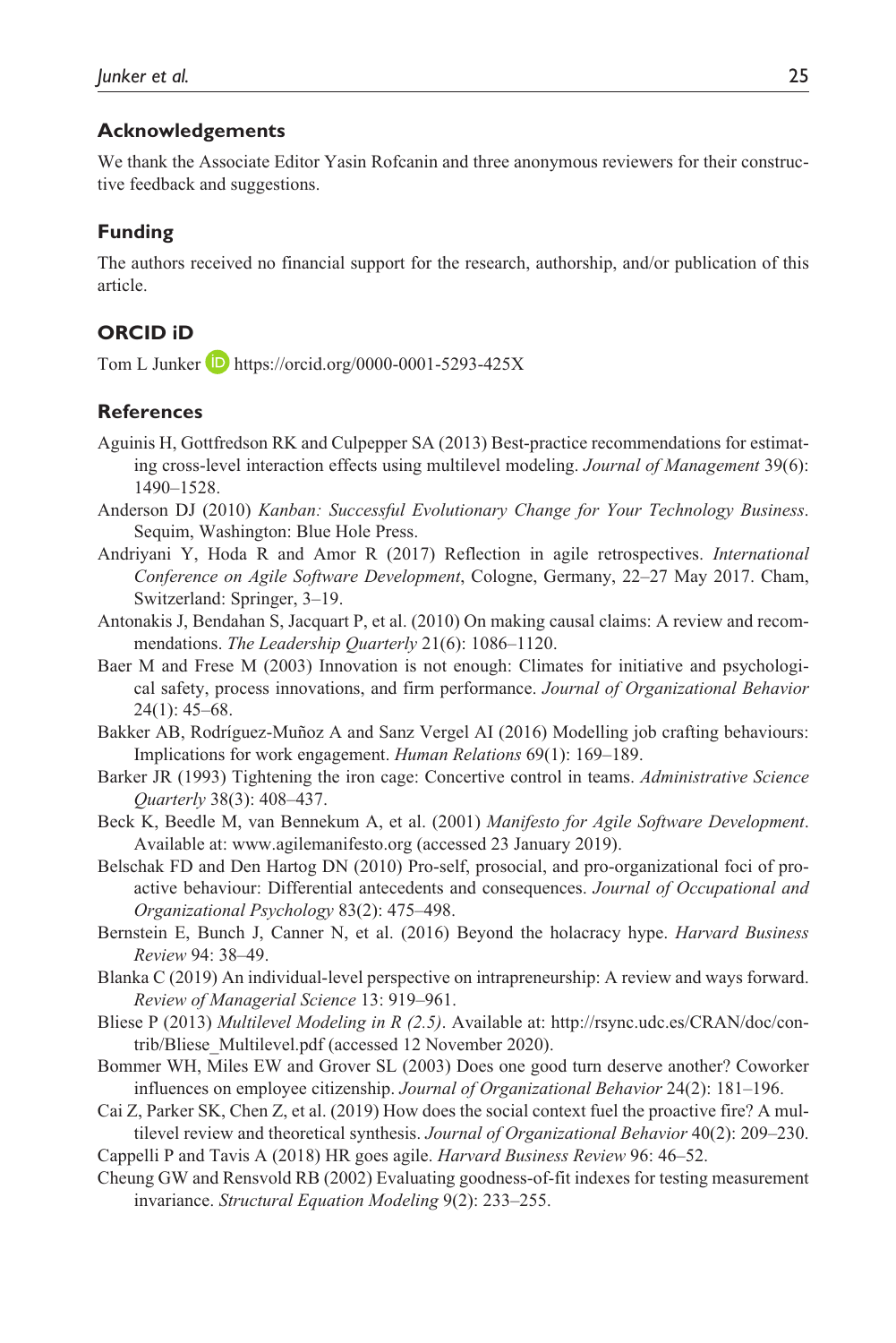- Conway JM and Lance CE (2010) What reviewers should expect from authors regarding common method bias in organizational research. *Journal of Business and Psychology* 25(3): 325–334.
- Costa PL, Passos AM and Bakker AB (2014) Team work engagement: A model of emergence. *Journal of Occupational and Organizational Psychology* 87(2): 414–436.
- Cronbach L and Meehl P (1955) Construct validity in psychological tests. *Psychological Bulletin* 52(4): 281–302.
- Daniels K (2006) Rethinking job characteristics in work stress research. *Human Relations* 59(3): 267–290.
- Edmondson A (1999) Psychological safety and learning behavior in work teams. *Administrative Science Quarterly* 44(2): 350–383.
- Ehrhart MG and Naumann SE (2004) Organizational citizenship behavior in work groups: A group norms approach. *Journal of Applied Psychology* 89(6): 960–974.
- Elwert F and Winship C (2014) Endogenous selection bias: The problem of conditioning on a collider variable. *Annual Review of Sociology* 40(1): 31–53.
- Fay D and Frese M (2001) The concept of personal initiative: An overview of validity studies. *Human Performance* 14(1): 97–124.
- Fisher DM (2014) Distinguishing between taskwork and teamwork planning in teams: Relations with coordination and interpersonal processes. *Journal of Applied Psychology* 99(3): 423–436.
- Fuller J, Marler L, Hester K, et al. (2015) Leader reactions to follower proactive behavior: Giving credit when credit is due. *Human Relations* 68(6): 879–898.
- Gawke JC, Gorgievski MJ and Bakker AB (2019) Measuring intrapreneurship at the individual level: Development and validation of the Employee Intrapreneurship Scale (EIS). *European Management Journal* 37(6): 806–817.
- Gonzalez-Mulé ES, Cockburn BW, McCormick B, et al. (2020) Team tenure and team performance: A meta-analysis and process model. *Personnel Psychology* 73(1): 151–198.
- Grant AM and Berry JW (2011) The necessity of others is the mother of invention: Intrinsic and prosocial motivations, perspective taking, and creativity. *Academy of Management Journal* 54(1): 73–96.
- Grass A, Backmann J and Hoegl M (2020) From empowerment dynamics to team adaptability – exploring and conceptualizing the continuous agile team innovation process. *Journal of Product Innovation Management* 37(4): 324–351.
- Griffin MA, Neal A and Parker SK (2007) A new model of work role performance: Positive behavior in uncertain and interdependent contexts. *Academy of Management Journal* 50(2): 327–347.
- Hayes AF (2017) *Introduction to Mediation, Moderation, and Conditional Process Analysis: A Regression-based Approach*. New York: Guilford Press.
- Huck-Fries V, Prommegger B, Wiesche M, et al. (2019) The role of work engagement in agile software development: Investigating job demands and job resources. *Proceedings of the 52nd Hawaii International Conference on System Sciences*. Maui, Hawaii, 8 – 11 January 2019, pp. 7048–7056. [https://doi.org/10.24251/hicss.2019.844.](https://doi.org/10.24251/hicss.2019.844)
- Katz D and Kahn RL (1978) *The Social Psychology of Organizations*. New York: Wiley.
- Kelly JR and Barsade SG (2001) Mood and emotions in small groups and work teams. *Organizational Behavior and Human Decision Processes* 86(1): 99–130.
- Kirkman BL and Rosen B (1999) Beyond self-management: Antecedents and consequences of team empowerment. *Academy of Management Journal* 42: 58–74.
- Kniffin KM, Narayanan J, Anseel F, et al. (2021) COVID-19 in the workplace: Implications, issues, and insights for future research and action. *American Psychologist* 76(1): 63–77.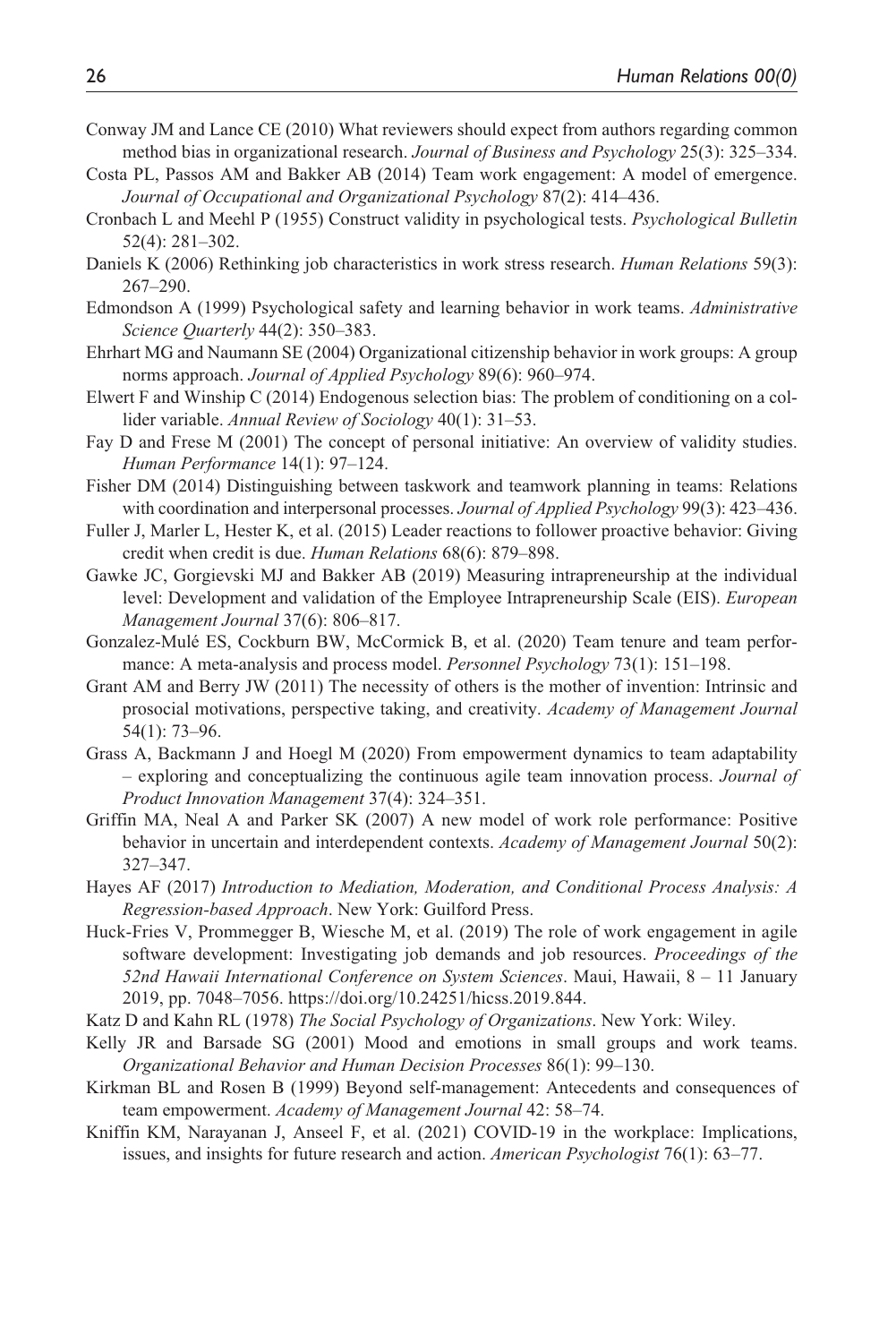- Kooij DTAM, van Woerkom M, Dorenbosch L, et al. (2017) Job crafting towards strengths and interests: The effects of a job crafting intervention on person–job fit and the role of age. *Journal of Applied Psychology* 102(6): 971–981.
- Laanti M, Salo O and Abrahamsson P (2011) Agile methods rapidly replacing traditional methods at Nokia: A survey of opinions on agile transformation. *Information and Software Technology* 53(3): 276–290.
- Liu JW, Ho CY, Chang JY, et al. (2019) The role of Sprint planning and feedback in game development projects: Implications for game quality. *Journal of Systems and Software* 154: 79–91.
- Locke EA and Latham GP (2019) The development of goal setting theory: A half century retrospective. *Motivation Science* 5(2): 93–105.
- Manz C (1992) Self-leading work teams: Moving beyond self-management myths. *Human Relations* 45(11): 1119–1140.
- Marks MA, Mathieu JE and Zaccaro S (2001) A temporally based framework and taxonomy of team processes. *Academy of Management Review* 26(3): 356–376.
- Mathieu JE, Gallagher PT, Domingo MA, et al. (2019) Embracing complexity: Reviewing the past decade of team effectiveness research. *Annual Review of Organizational Psychology and Organizational Behavior* 6(1): 17–46.
- Mesmer-Magnus JR and DeChurch LA (2009) Information sharing and team performance: A meta-analysis. *Journal of Applied Psychology* 94(2): 535–546.
- Moe NB, Dingsøyr T and Dybå T (2010) A teamwork model for understanding an agile team: A case study of a Scrum project. *Information and Software Technology* 52(5): 480–491.
- Nguyen-Duc A, Wang X and Abrahamsson P (2017) What influences the speed of prototyping? An empirical investigation of twenty software startups. *International Conference on Agile Software Development*. Cologne, Germany, 22–27 May 2017. Cham, Switzerland: Springer, 20–36.
- Niederman F, Lechler T and Petit Y (2018) A research agenda for extending agile practices in software development and additional task domains. *Project Management Journal* 49(6): 3–17.
- Parker SK, Bindl UK and Strauss K (2010) Making things happen: A model of proactive motivation. *Journal of Management* 36(4): 827–856.
- Parker SK, Wang Y and Liao J (2019) When is proactivity wise? A review of factors that influence the individual outcomes of proactive behavior. *Annual Review of Organizational Psychology and Organizational Behavior* 6(1): 221–248.
- Peeters MCW, Arts R and Demerouti E (2016) The crossover of job crafting between coworkers and its relationship with adaptivity. *European Journal of Work and Organizational Psychology* 25(6): 819–832.
- Plattner H, Meinel C and Leifer L (eds) (2012) *Design Thinking Research*. Berlin: Springer.
- Podsakoff PM, MacKenzie SB and Podsakoff NP (2012) Sources of method bias in social science research and recommendations on how to control it. *Annual Review of Psychology* 63: 539–569.
- Preacher KJ and Selig JP (2012) Advantages of Monte Carlo confidence intervals for indirect effects. *Communication Methods and Measures* 6(2): 77–98.
- Rapp TL, Bachrach DG, Rapp AA, et al. (2014) The role of team goal monitoring in the curvilinear relationship between team efficacy and team performance. *Journal of Applied Psychology* 99(5): 976–987.
- Raub S and Liao H (2012) Doing the right thing without being told: Joint effects of initiative climate and general self-efficacy on employee proactive customer service performance. *Journal of Applied Psychology* 97(3): 651–667.
- Rigby DK, Elk S and Berez S (2020) *Doing Agile Right: Transformation Without Chaos*. Brighton, MA: Harvard Business Review Press.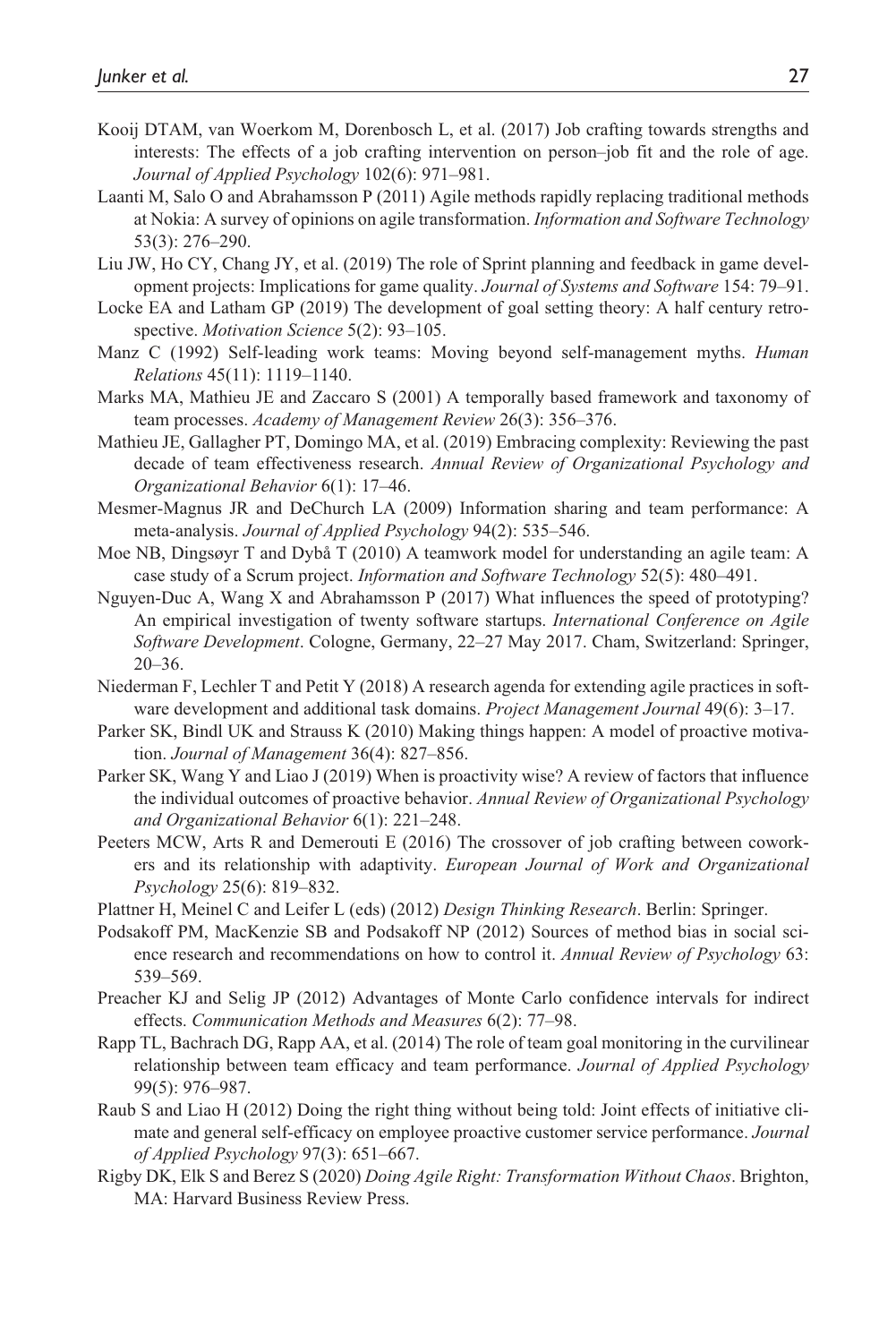- Rosseel Y (2012) Lavaan: An R package for structural equation modeling. *Journal of Statistical Software* 48(2): 1–36.
- Salancik GR and Pfeffer J (1978) A social information processing approach to job attitudes and task design. *Administrative Science Quarterly* 23(2): 224–253.
- Sarasvathy S (2001) Causation and effectuation: Toward a theoretical shift from economic inevitability to entrepreneurial contingency. *Academy of Management Review* 26(2): 243–263.
- Schippers MC, Den Hartog DN and Koopman PL (2007) Reflexivity in teams: A measure and correlates. *Applied Psychology* 56(2): 189–211.
- Schwaber K and Sutherland J (2017) *The Scrum Guide*. Available at: [www.scrum.org/resources/](www.scrum.org/resources/scrum-guide) [scrum-guide](www.scrum.org/resources/scrum-guide) (accessed 20 January 2019).
- Siebdrat F, Hoegl M and Ernst H (2014) Subjective distance and team collaboration in distributed teams. *Journal of Product Innovation Management* 31(2): 765–779.
- So C (2010) *Making sSoftware Teams Effective: How Agile Practices Lead to Project Success Through Teamwork Mechanisms*. Bern, Switzerland: Peter Lang.
- Stray V, Moe NB and Sjoberg DIK (2020) Daily stand-up meetings: Start breaking the rules. *IEEE Software* 37(3): 70–77.
- Tims M and Parker SK (2020) How coworkers attribute, react to, and shape job crafting. *Organizational Psychology Review* 10(1): 29–54.
- Tims M, Bakker A, Derks D, et al. (2013) Job crafting at the team and individual level: Implications for work engagement and performance. *Group and Organization Management* 38(4): 427–454.
- Tripp JF and Armstrong DJ (2018) Agile methodologies: Organizational adoption motives, tailoring, and performance. *Journal of Computer Information Systems* 58(2): 170–179.
- Tripp JF, Riemenschneider C and Thatcher J (2016) Agile development as job redesign. *Journal of the Association for Information Systems* 17(4): 267–307.
- Tuckman BW (1965) Developmental sequence in small groups. *Psychological Bulletin* 63(6): 384–399.
- Van Mierlo H, Vermunt JK and Rutte CG (2009) Composing group-level constructs from individual-level survey data. *Organizational Research Methods* 12(2): 368–392.
- VersionOne (2018) *State of agile report 2017/2018*. Available at: <https://www.stateofagile.com> (accessed 20 January 2019).
- Wang AC, Kim TY, Jiang Y, et al. (2020) Employee proactive goal regulation and job performance: The cascading and interacting effects of leader proactive goal regulation. *Human Relations*. Epub ahead of print 15 December 2020. [https://doi.org/10.1177/0018726720984838.](https://doi.org/10.1177/0018726720984838)
- Wang HJ, Demerouti E, Blanc PL, et al. (2018) Crafting a job in 'tough times': When being proactive is positively related to work attachment. *Journal of Occupational and Organizational Psychology* 91(3): 569–590.
- Williams HM, Parker SK and Turner N (2010) Proactively performing teams: The role of work design, transformational leadership, and team composition. *Journal of Occupational and Organizational Psychology* 83(2): 301–324.
- Williams LJ and Anderson SE (1991) Job satisfaction and organizational commitment as predictors of organizational citizenship and in-role behaviors. *Journal of Management* 17(3): 601–617.
- Zhao X, Lynch JG Jr and Chen Q (2010) Reconsidering Baron and Kenny: Myths and truths about mediation analysis. *Journal of Consumer Research* 37(2): 197–206.

Tom L Junker is a researcher and PhD candidate at Erasmus University Rotterdam, the Netherlands. His research interests include team agility, employee proactivity, work design, and organizational research methodology. Tom holds a master's degree (summa cum laude) in Work and Organizational Psychology from the Erasmus University Rotterdam and a master's degree in Behavioral Data Science from the University of Amsterdam. [Email: [junker@essb.eur.nl](mailto:junker@essb.eur.nl)]